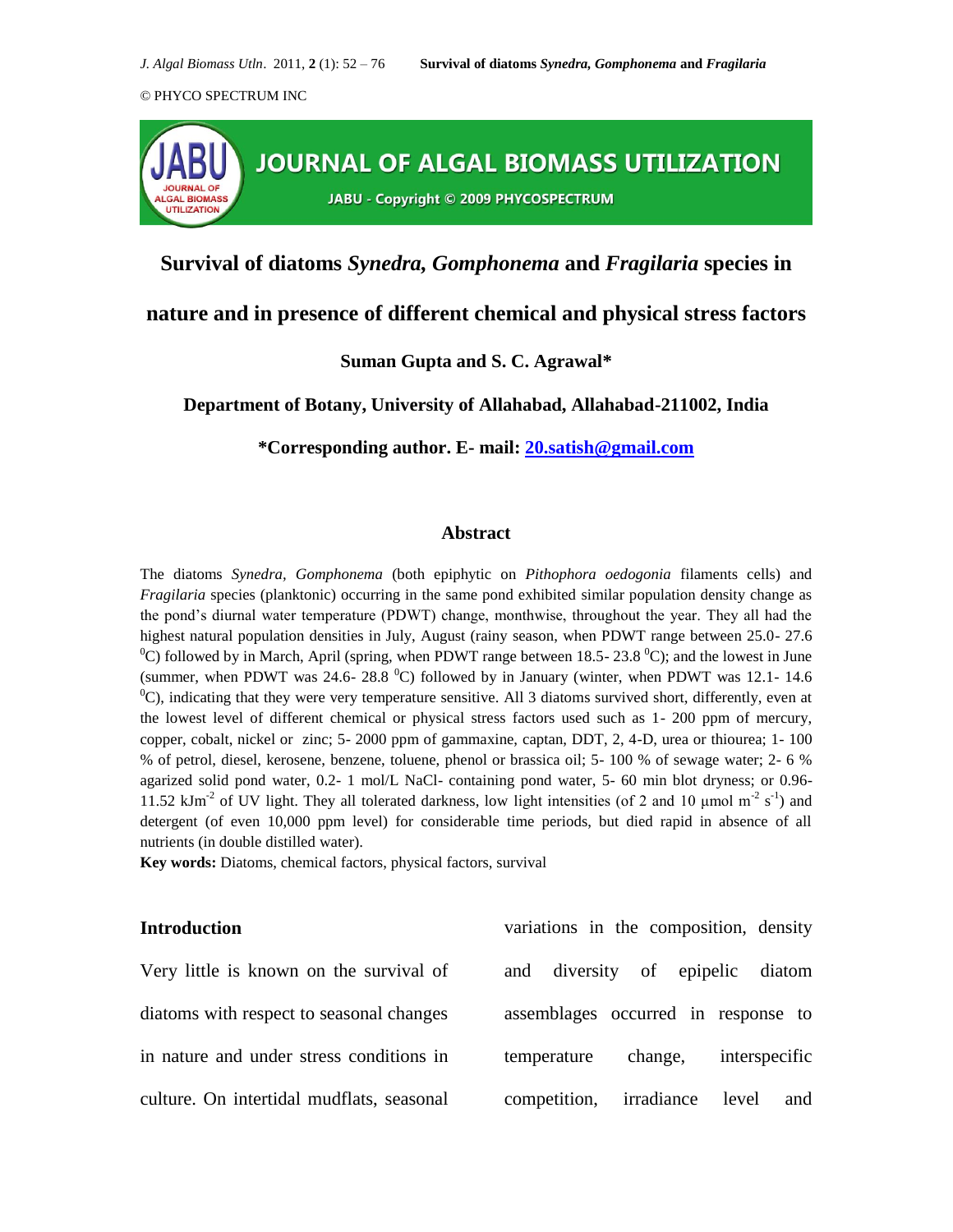exposure to desiccation (Admiraal *et al.* 1984; Aktan and Aykulu 2005). In Tisza River, different epiphytic diatoms *viz. Achnanthidium, Amphora, Cocconeis, Diatoma* and *Nitzschia* dominated differently in different seasons (Szabo *et al.* 2005). A marked seasonal variability of epilithic diatoms, ranging a low level in winter to high level in spring, was observed by Totti *et al.* (2007). The herbicide atrazine inhibited photosynthesis in *Cyclotella meneghiniana* (Millie and Hersh 1987) and herbicides isoproturon and smetolachlor lowered chlorophyll c concentration and live cell density of *Eolimna minima* and *Navicula reichardtiana* (Debenest *et al.* 2009). In *Navicula grimmei* and *Nitzschia palea,*  cells gliding period, gliding cell percentage and speed fell under water stress, pH extremes, temperature

extremes, UV exposure, and darkness,

and in presence of heavy metals or organic substances (Gupta and Agrawal 2007a). Elevated concentrations of copper, zinc or cadmium caused abnormal outline morphology and ornamentation deformities in several diatoms (Tapia 2008).

 The present study reports (i) the natural population density of 3 diatoms *viz. Synedra, Gomphonema* and *Fragilaria* species (occurring in the same pond) monthwise with respect to pond's diurnal water temperature change throughout an experimental year, and (ii) the survival of all 3 diatoms in culture with respect to different chemical or physical stress factors such as heavy metals (mercury, copper, cobalt, nickel, zinc), organic substances (gammaxine, captan, DDT, 2, 4-D), urea, thiourea, hydrocarbons and petrochemicals (petrol, diesel, kerosene, benzene, toluene, phenol), brassica oil, sewage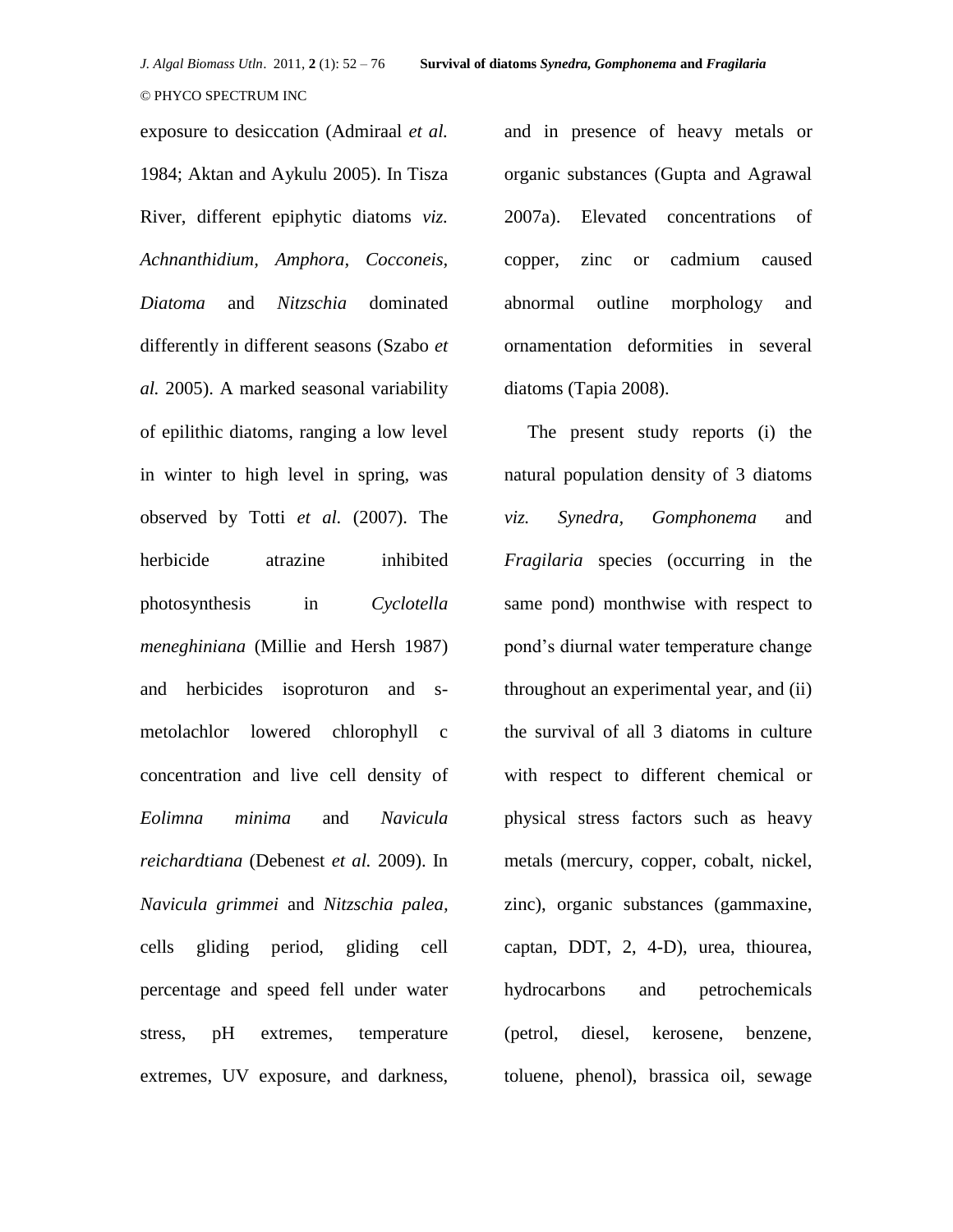water, detergent, physical and physiological water stress, UV light, darkness and low light, and absence of all nutrients.

#### **Material and Methods**

Diatoms *Synedra* and *Gomphonema* (both epiphytic on green alga *Pithophora oedogonia* filaments cells and *Fragilaria* species (as filament, planktonic, occurred throughout year in the same cemented pond in our Department, University campus, Allahabad.

*Monthly pond's diurnal water temperature and natural population density of diatoms*: The diurnal water temperature of the pond was measured weekly and the extreme value of the weekly readings of a month was given for each month of an experimental year from June 2009 to May 2010 (Table 1).

In natural population of diatoms, quantification of population density was difficult and therefore approximate evaluation (signs  $-$ ,  $+$ ,  $+$ –,  $++$ ,  $++$ - and so on) had to be used to express their increasing number. The population density of each diatom was observed weekly and the mean value of the weekly readings of a whole month was given for each month of an experimental year (Table 1).

 *Survival of diatoms in control cultures or in presence of different chemical or physical factors***:** Filaments of *P. oedogonia* having attached with epiphytic *Synedra and Gomphonema* cells along with *Fragilaria* species filaments in centrifuged pond water were inoculated in 10 mL of sterilized pond water (having pH 7.8 prior to autoclave) and kept in culture chamber at the temperature of  $25 \pm 1$  °C and white light intensity of 40  $\mu$ mol m<sup>-2</sup> s<sup>-1</sup> under a 16/8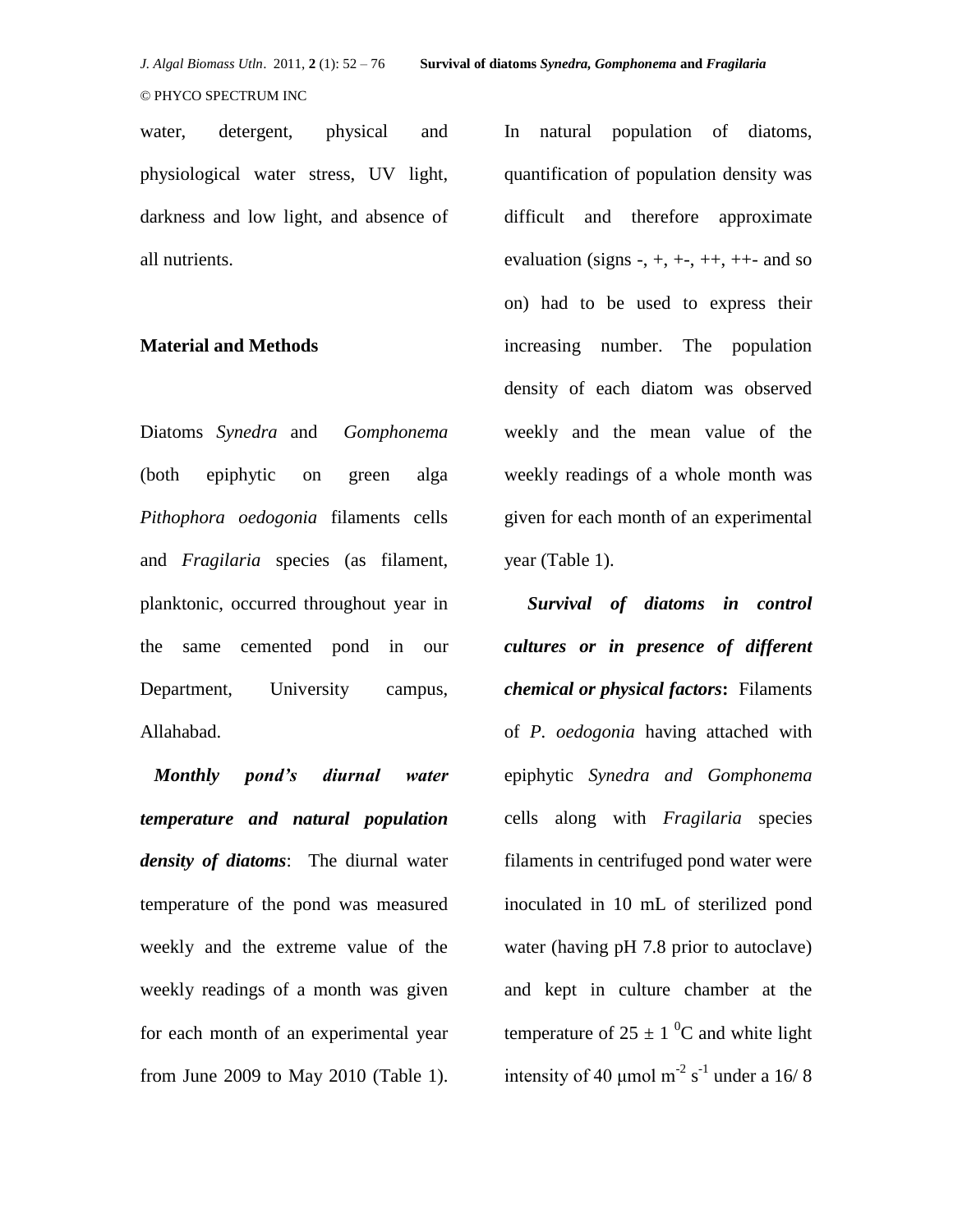h light- dark cycle. All 3 diatoms were observed in culture till they survived (the survival period, Table 2). Dead diatoms cells appeared hyaline, having cytoplasmic shrinkage or ruptured wall.

 *Heavy metals***:** Cu, Zn, Hg, Ni, CO added as copper sulfate (99 %; *Merck*, India), zinc sulfate (99 %), mercuric dichloride (98 %; both *SD Fine Comp.,* India), nickel sulfate (99 %; *Merck*, India), or cobalt dinitrate (97 %; *BDH*, India) were dissolved and individually mixed with pond's water (pH adjusted prior to autoclaving to 7.8) to a final concentration of 1- 200 ppm. Inoculated culture tubes were maintained in the culture chamber.

*Organic substances, urea, thiourea***:** Gammaxine (5 % malathion; *Pentapharma,* India), captan (50 %; *Rallis*, India), DDT (10 %; Governmental supply, India), 2, 4-D (86 %; *Tropical Agro,* India), urea (nitrogen 46 %; *Vijaypur Fertilizer Comp.,* India) or thiourea (99 %; *Merck*, India) were added to the pond's water (pH adjusted prior to autoclaving to 7.8) to a final concentrations of 5- 2,000 ppm. All inoculated culture tubes were placed in the culture chamber.

 *Hydrocarbons, petrochemicals, brassica oil***:** Petrol, diesel, or kerosene (100 %; Governmental supply, India), benzene (99.7 %; *Merck*, India), toluene (99 %, *Ranbaxy*, India), phenol (99.5 %; *Sisco Research Lab*, India), or brassica oil (100 % pure mustard oil, *Adani Wilmar Ltd*, India) were added separately to sterilized pond water to prepare a 1 to 50 % suspension or solution, or were used as such (100 %) without any dilution. The pH was adjusted to 7.8.

 *Sewage water***:** It was collected from an open sewage tunnel at Allahabad city. Its physico- chemical properties were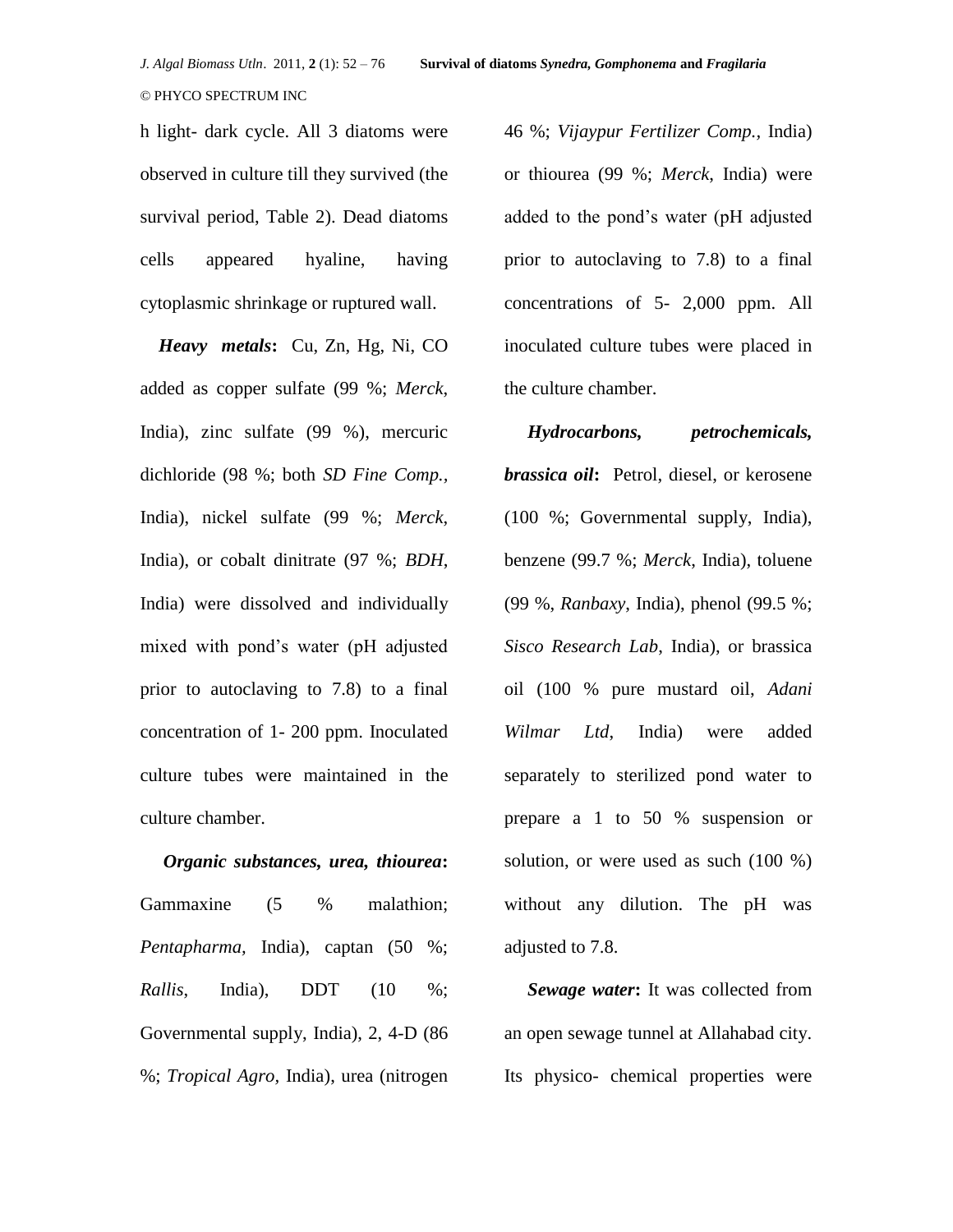assessed in *Water Analysis Laboratory, Indian Farmers Fertilizer Cooperative*  (Allahabad) and were reported to be: pH 7.98, total hardness 298 ppm, turbidity 172 nephelometric turbidity units, conductivity 1465 mW/ cm, and (in ppm) chloride 136, sulfate 136, nitrate 22.68, free ammonia 11, iron 10.2, total inorganic phosphate 5, sulfide 3.5, zinc 1.69, dissolved oxygen 1.2, copper 0.72, chromium 0.386, nickel 0.168, lead 0.126, manganese 0.112, BOD 50.7.

 *Detergent***:** Surf Excel powder (*Hindustan Lever*, India) was added into sterilized pond water so as to prepare 1- 10,000 ppm solutions (pH adjusted to 7.8).

*Physical and physiological water stress***:** Diatoms were exposed to water stress either by spreading them on solid pond's water containing 2, 4, or 6 % agar or inoculating them in liquid pond water with 0.2- 1 mol/ L NaCl. Another

part of diatoms was completely blotteddried for 5- 60 min and then inoculated into sterilized pond water and placed in the culture chamber.

 *UV light***:** Diatoms placed in 10 mL sterile pond water, spread in open Petri dishes (diameter 90 mm) were exposed to UV light from a *Philips* germicidal lamp (main output at 254 nm and a fluence rate of 3.2 W/  $m^2$ ). The energy fluence of UV light which was obtained by increasing the time of exposure from 5 to 60 min ranged from 0.96 to 11.52 kJ/  $m^2$ . After irradiation, the materials were centrifuged, transferred to fresh pond water and kept in darkness for 1 d to avoid photoreactivation and then maintained in the culture chamber.

 *Darkness, low light intensity***:** Diatoms were separately exposed to white light intensity of 2 and 10  $\mu$ mol m<sup>-</sup>  $2^2$  s<sup>-1</sup> by adjusting the distance of inoculated culture tubes from the light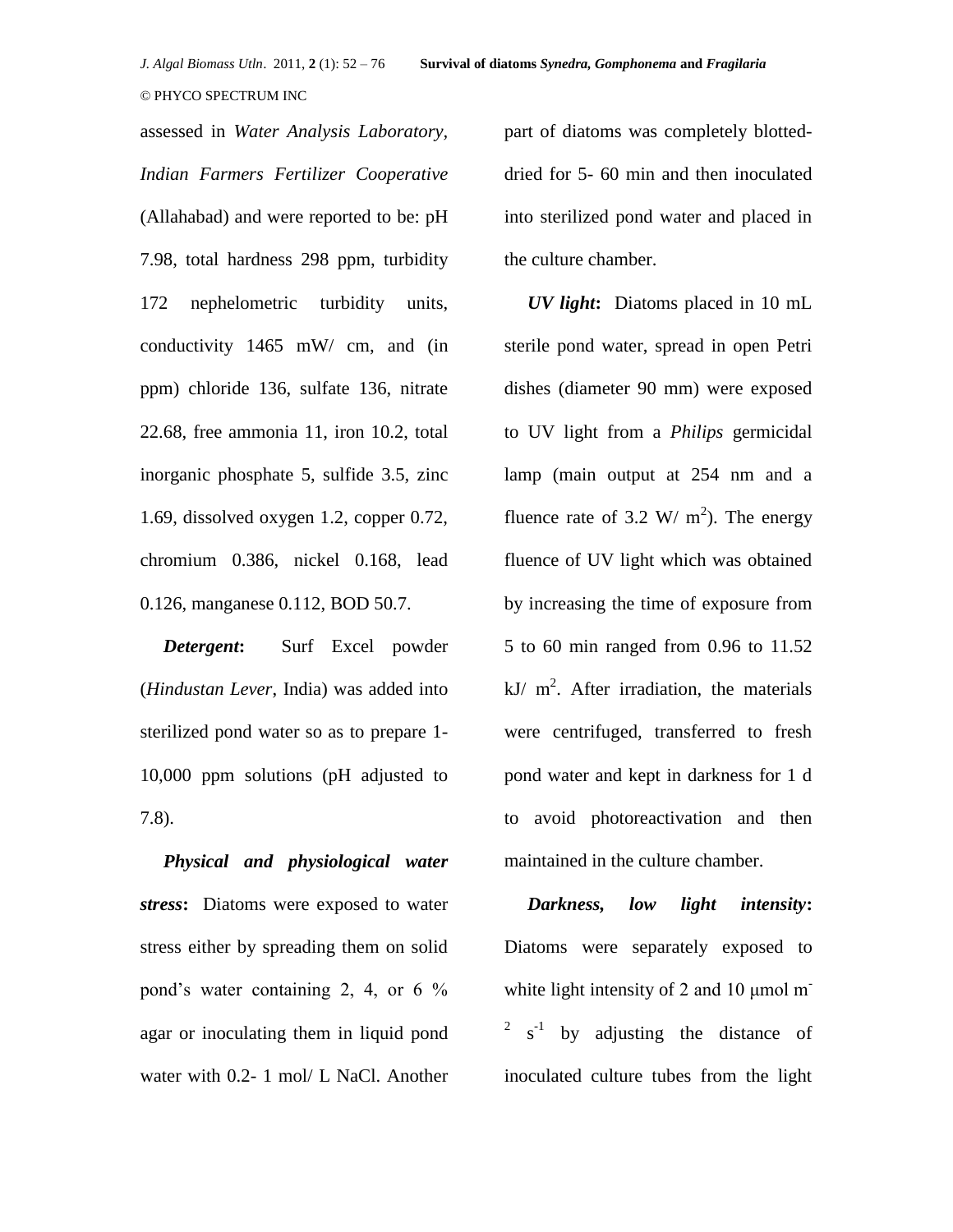source. The light intensity was measured using a lux meter (*Lutron Electronics*, USA) and converted into  $\mu$ mol m<sup>-2</sup> s<sup>-1</sup>. Some of the inoculated culture tubes were wrapped in black paper and kept in the dark. The survival period was determined as usual.

#### **Results and Discussion**

*Monthly pond's diurnal water temperature and natural population density of diatoms***:** *Synedra, Gomphonema* and *Fragilaria* species survived in the pond water throughout the year and tolerated a wide range of pond's diurnal water temperature (PDWT) change occurring in the year. They all exhibited a similar natural population density change with the monthwise change in PDWT (Table 1). All 3 diatoms bloom in July, August (rainy season) when PDWT range

between 25.0- 27.6  $^{0}C$ , and this was only after a drop of 1.2  $^{0}C$  in pond's day water temperature of  $28.8\text{ °C}$  in June (summer) when population densities of all 3 diatoms were at their lowest levels (Table 1) indicating that how much sensitive was the diatoms cell division to a slight change in temperature. Similar temperature change also bring about a tremendous increase in survivability of green alga *P. oedogonia* (to which *Synedra* and *Gomphonema* cells were attached) and *Cladophora glomerata*  occurring in the same pond (Gupta & Agrawal 2007b). The peak diatom epiphyte (*Cocconeis placentula*) density co-occurred with peak *Cladophora*  biomass to which the diatom was epiphyte (Malkin *et al.* 2009). The population densities of all 3 present diatoms declined with the fall in PDWT after August and reached to very low levels in January (winter, when PDWT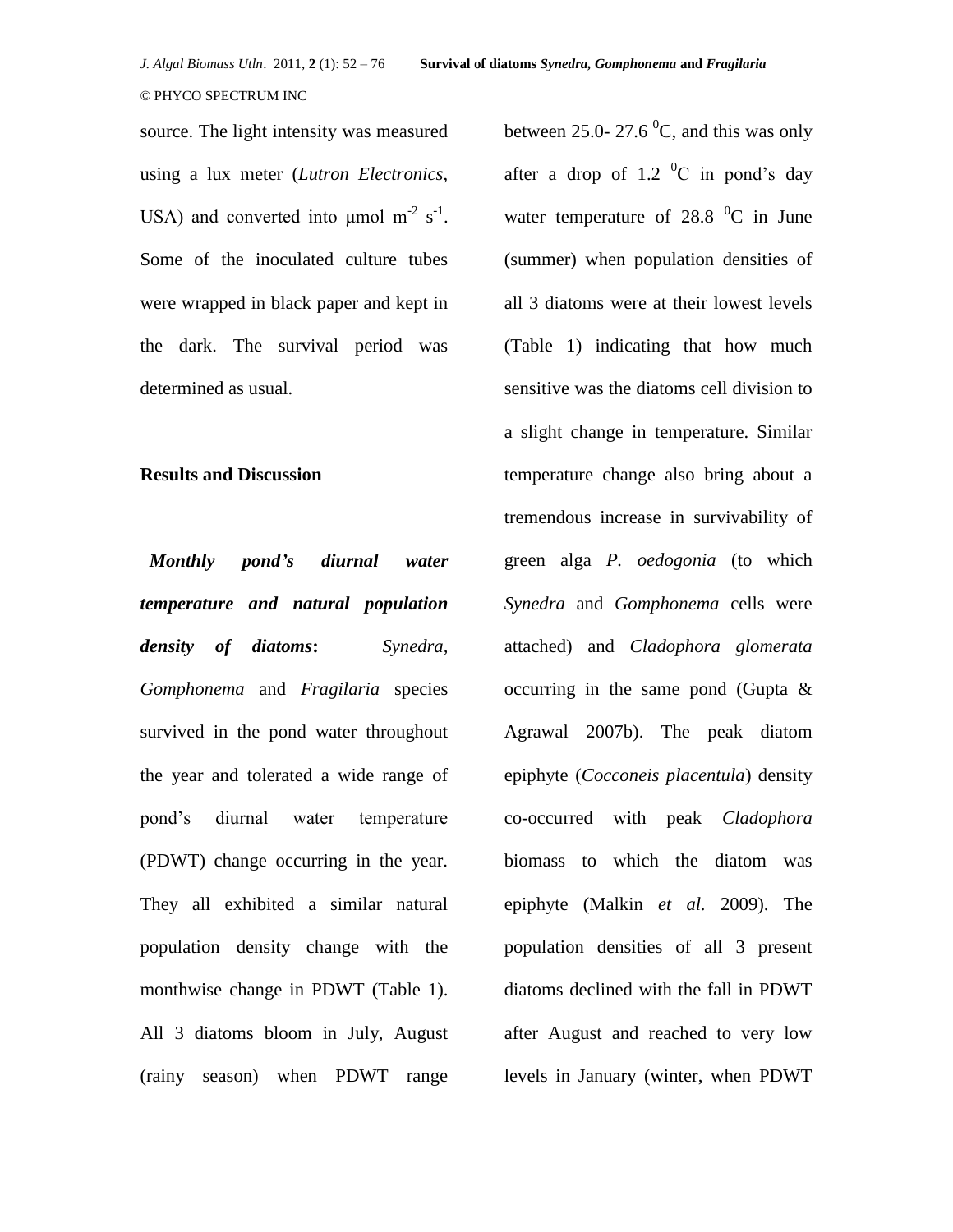was 12.1- 14.6  $^0$ C), next to the lowest levels occurring in June (summer, when PDWT was 24.6- 28.8  $^{0}C$ , Table 1). With an increase in PDWT after January, the population densities of all 3 diatoms increased and reached to about ¾ levels of their maximum levels (occurring in rainy season) in March, April (spring, when PDWT range between 18.5- 23.8  $^0$ C). The population densities of all 3 diatoms in March, April (spring) were close to those in October (autumn, having PDWT of 18.3- 23.2  ${}^{0}C$ , almost identical to that of spring, Table 1). With the further increase in PDWT to 22.4- 27.9  $\mathrm{^0C}$  in May (the onset of summer), the population densities of all three diatoms declined and reached to their lowest levels in June (summer). Thus all 3 diatoms population densities were at their maximum levels in rainy season followed by in spring; and at their lowest levels in summer followed by in winter. In a dam reservoir, overall phytoplankton density (including that of diatoms) was low during the fall and winter months and started to become abundant in the spring (Akbay *et al.*1999).

Table 1. Influence of monthly variations in pond's diurnal water temperature on the natural population density of *Synedra, Gomphonema* and *Fragilaria* species <sup>a</sup>

| Month     | Diurnal water temperature <sup>b</sup> | Natural population density of |
|-----------|----------------------------------------|-------------------------------|
|           |                                        | 3 diatoms <sup>c</sup>        |
|           |                                        |                               |
| June 2009 | $24.6 - 28.8$                          |                               |
| July      | $25.3 - 27.6$                          | $+ + + + +$                   |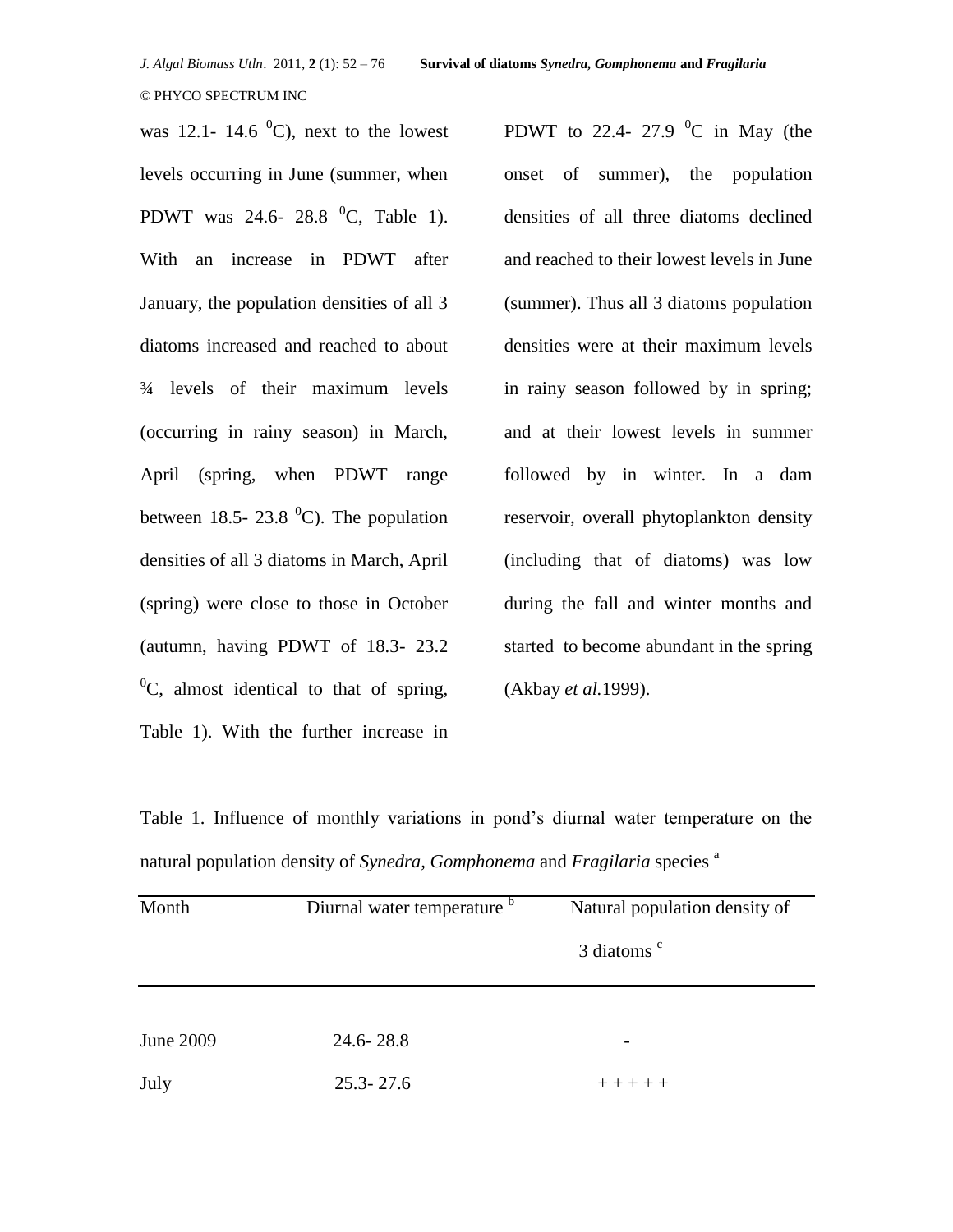| August    | 25.0-27.0     | $+ + + + +$ |
|-----------|---------------|-------------|
| September | 22.6-24.9     | $++++$      |
| October   | 18.3-23.2     | $++++-$     |
| November  | $17.4 - 21.6$ | $+++$       |
| December  | 15.4-19.0     | $++$        |
| January   | $12.1 - 14.6$ | $^{+}$      |
| February  | 13.6-17.0     | $+ -$       |
| March     | $18.5 - 20.8$ | $++ + -$    |
| April     | $20.1 - 23.8$ | $++ + -$    |
| May 2010  | 22.4-27.9     | $++-$       |
|           |               |             |

<sup>a</sup> All 3 diatoms have the same population density change month wise throughout the experimental year.

<sup>b</sup> Extreme value of weekly readings of a month.

<sup>c</sup> Mean value of weekly observations of a month for all months of an experimental year. In natural population, quantification was difficult and therefore approximate evaluation (signs -, +, + -, + +, + + -, + +  $+, + + +$  - and so on) had to be used to express their increasing number.

Although, in the present study, the maximum day water temperature in May (27.9  $^{\circ}$ C) was close to that in July (27.6  $^{0}$ C), the population densities of all 3 diatoms in May were about half of that in July (Table 1) and this may probably be due to low night temperature in May  $(22.4 \text{ } {}^{0}C)$  than in July  $(25.3 \text{ } {}^{0}C)$ ,

incidence of grazing of diatoms by herbivores (Admiraal *et al.* 1984), attack of diatoms by fungal parasites (Reynolds 1973) or by some other factors not known.

 *Heavy metals and survival of diatoms***:** *Synedra, Gomphonema* and *Fragilaria* species survived in control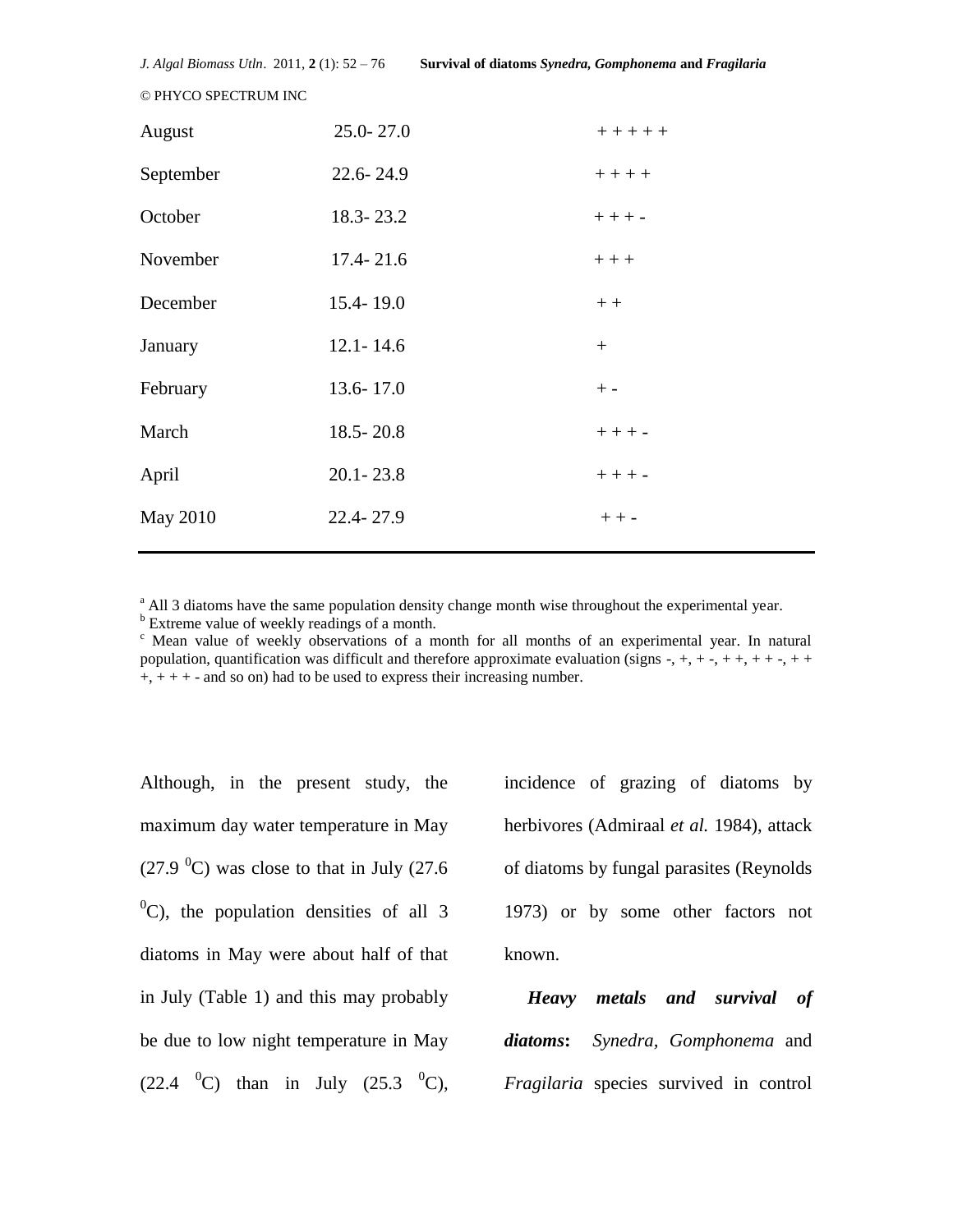cultures for 97, 98, and 100 d, respectively. The survival period of all 3 diatoms fell sharp, differently, at 1 ppm (the lowest level) of different heavy metals used (*viz.* mercury, copper, cobalt, nickel, and zinc) and slowly thereafter as their concentrations increased to 200 ppm (the maximum level), indicating that all 3 diatoms were very sensitive to heavy metals even at low levels (Table 2). Metals are bound to various intracellular ligands that may control metal toxicity. The diatom *Thalassiosira nordenskioeldii*  accumulated more cellular cadmium at low cadmium concentrations but the accumulation slowed down when the cadmium concentration further increased implying that cellular binding saturation had been reached (Wang and Wang 2008). The toxicity of different metals in the present study was in the order of Hg  $> CO \approx Cu > Zn > Ni$ . *Synedra* was found to be more sensitive to all metals than equally less sensitive *Gomphonema* and *Fragilaria* species (evident particularly at lower levels of different metals, since at high levels all metals proved to be very toxic and killed all diatoms rapid, Table 2). Elimination of diatoms from metals treated streams depends upon the sensitivity of diatoms to metals; some were more sensitive than others (Medley and Clements 1998; Guasch *et al.* 2002). *Synedra ulna* was found to be more sensitive to copper than *Melosira varians* and *Diatoma vulgare* (Barranguet *et al.* 2005).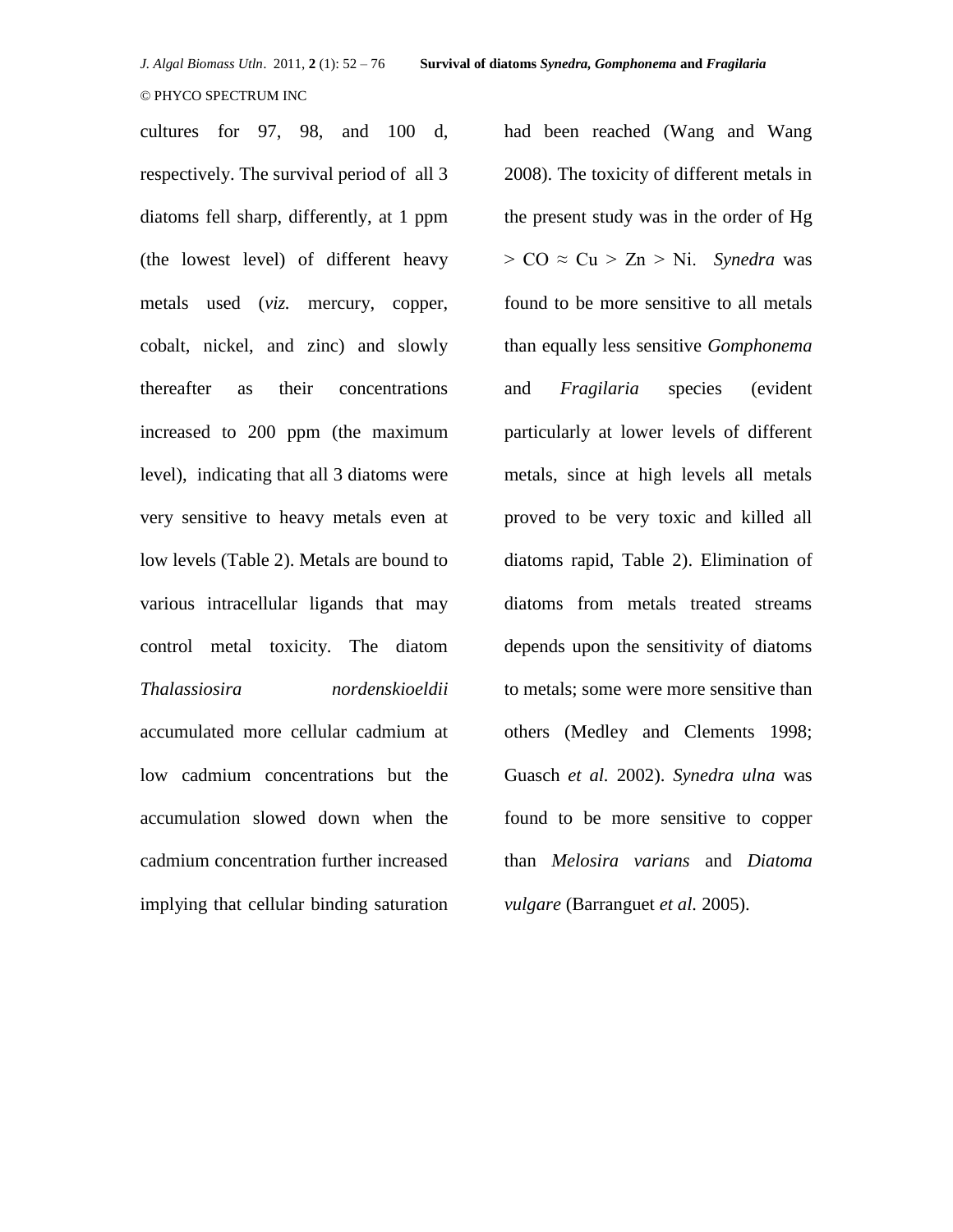*J. Algal Biomass Utln*. 2011, **2** (1): 52 – 76 **Survival of diatoms** *Synedra, Gomphonema* **and** *Fragilaria* © PHYCO SPECTRUM INC

Table 2. The survival period (h, d) of *Synedra (Syn.), Gomphonema (Gom.)* and *Fragilaria (Fra.)* species under different chemical or physical stress conditions<sup>a</sup>

| Treatment | Diatom | Chemical or physical stress conditions |  |
|-----------|--------|----------------------------------------|--|
|           |        | Metals in pond water, ppm              |  |

|         |      | $\mathbf{1}$    | 5            | 10              | 25   | 50           | 100             | 200             |  |
|---------|------|-----------------|--------------|-----------------|------|--------------|-----------------|-----------------|--|
|         |      |                 |              |                 |      |              |                 |                 |  |
| Mercury | Syn. | 9 d             | $8\;\rm{d}$  | 8d              | 7 d  | 5 d          | 4 d             | 3d              |  |
|         | Gom. | $25\;\rm{d}$    | 21d          | 17d             | 13 d | 8 d          | $5\,\mathrm{d}$ | 3d              |  |
|         | Fra. | $27~\mathrm{d}$ | 21d          | 19 d            | 14d  | 9 d          | $5d$            | $4\,\mathrm{d}$ |  |
|         |      |                 |              |                 |      |              |                 |                 |  |
| Copper  | Syn. | 9 d             | $8\;\rm{d}$  | 8d              | 7.5d | 7 d          | 6 d             | 5d              |  |
|         | Gom  | 22d             | 21d          | 19d             | 13 d | 11.5d        | 10d             | 6 d             |  |
|         | Fra. | 25d             | $21\;\rm{d}$ | 19 d            | 13 d | 13 d         | 11d             | 7.5d            |  |
|         |      |                 |              |                 |      |              |                 |                 |  |
| Cobalt  | Syn. | 9 d             | 9 d          | 8d              | 8d   | 7d           | 6 d             | 6 d             |  |
|         | Gom. | 30d             | $28\;\rm{d}$ | $26\,\rm{d}$    | 16d  | 9 d          | 7 d             | 7 d             |  |
|         | Fra. | 30d             | 29 d         | $27~\mathrm{d}$ | 16d  | 9 d          | 7.5d            | $7\,\mathrm{d}$ |  |
|         |      |                 |              |                 |      |              |                 |                 |  |
| Nickel  | Syn. | 12d             | 11d          | 10d             | 10d  | 9 d          | 8 d             | 7 d             |  |
|         | Gom. | 48 d            | 45 d         | 40 d            | 33 d | 31 d         | 18d             | 11d             |  |
|         | Fra. | 48 d            | 46 d         | 42 d            | 35 d | $31\,\rm{d}$ | $18\;\rm{d}$    | 10d             |  |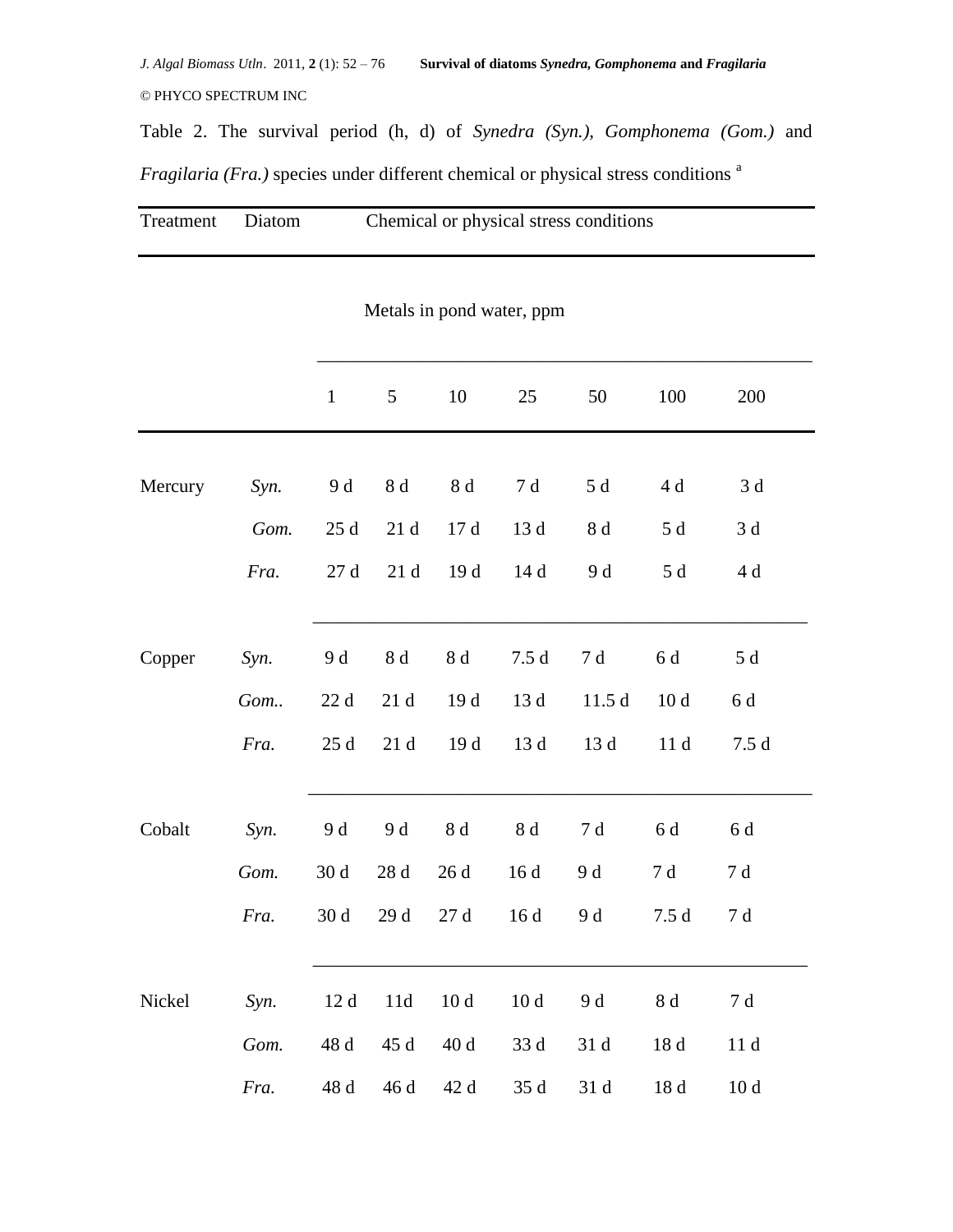| Zinc |  |  | Syn. 12d 11d 10d 9d 9d 8d 7d                   |  |
|------|--|--|------------------------------------------------|--|
|      |  |  | Gom. 25 d 22 d 16 d 16 d 14 d 10 d 10 d        |  |
|      |  |  | <i>Fra.</i> 25 d 20 d 16 d 16 d 14 d 12 d 12 d |  |

\_\_\_\_\_\_\_\_\_\_\_\_\_\_\_\_\_\_\_\_\_\_\_\_\_\_\_\_\_\_\_\_\_\_\_\_\_\_\_\_\_\_\_\_\_\_\_\_\_\_\_\_\_\_

|            |      |                 | Organic substances, urea, thiourea in pond water, ppm |              |              |                 |       |                 |                  |
|------------|------|-----------------|-------------------------------------------------------|--------------|--------------|-----------------|-------|-----------------|------------------|
|            |      | 5               | 25                                                    | 50           | 100          | 250             | 500   | 1000            | 2000             |
|            |      |                 |                                                       |              |              |                 |       |                 |                  |
| Gammaxine  | Syn. | 6 d             | $5d$                                                  | 3.5d         | 3d           | 60 <sub>h</sub> | 42 h  | 36h             | 24 h             |
|            | Gom. | 10d             | 6 d                                                   | 4.5d         | 4 d          | 64 h            | 48h   | 50 <sub>h</sub> | 27h              |
|            | Fra. | 11d             | 6 d                                                   | 4.5d         | 4 d          | 64 h            | 48h   | 36h             | $27\ \mathrm{h}$ |
| Captan     | Syn. | 9 d             | 8 d                                                   | 8 d          | 8 d          | 8 d             | 7d    | 6 d             | 5 d              |
|            | Gom. | 31 d            | 27d                                                   | 23 d         | 17d          | 12d             | 11.5d | 10d             | 7.5d             |
|            | Fra. | 30d             | 26d                                                   | $21\;\rm{d}$ | $17\;\rm{d}$ | 12.5d           | 11d   | 10d             | $7\;\mathrm{d}$  |
| <b>DDT</b> | Syn. | $8\,\mathrm{d}$ | $8\,\mathrm{d}$                                       | 7d           | 7d           | 7d              | 7 d   | 6 d             | 6 d              |
|            | Gom. | $40\;\rm{d}$    | 37 d                                                  | 33 d         | 26d          | $23\;\rm{d}$    | 13 d  | $8\;\rm{d}$     | $7\;\rm{d}$      |
|            | Fra. | 41 d            | 37 d                                                  | 34 d         | 27d          | 24d             | 13 d  | 8.5 d           | 6 d              |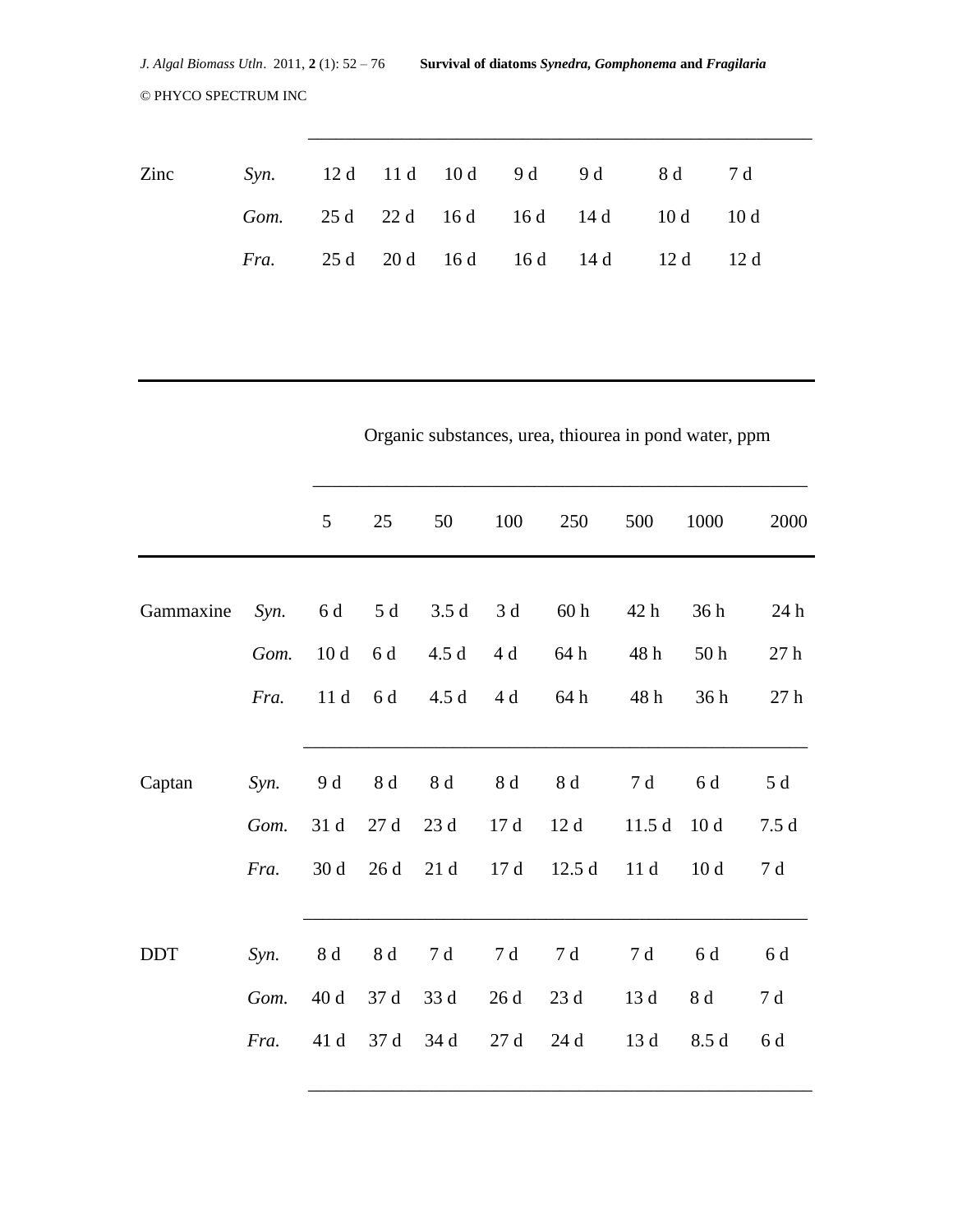| J. Algal Biomass Utln. 2011, 2(1): 52 - 76 |      |      |      | Survival of diatoms Synedra, Gomphonema and Fragilaria |      |                 |                 |                 |                 |
|--------------------------------------------|------|------|------|--------------------------------------------------------|------|-----------------|-----------------|-----------------|-----------------|
| © PHYCO SPECTRUM INC                       |      |      |      |                                                        |      |                 |                 |                 |                 |
| $2, 4 - D$                                 | Syn. | 15d  | 12d  | 10 <sub>d</sub>                                        | 8.5d | 8 d             | 7 d             | 6.5d            | 6 d             |
|                                            | Gom. | 48 d | 46 d | 40d                                                    | 35d  | 30d             | 20d             | 10d             | 8 d             |
|                                            | Fra. | 49 d | 47 d | 40d                                                    | 36d  | 32 d            | 21d             | 11d             | 9 d             |
| Urea                                       | Syn. | 16d  | 12d  | 11d                                                    | 11d  | 10 <sub>d</sub> | 9 d             | 8 d             | 8 d             |
|                                            | Gom. | 50d  | 45 d | 43 d                                                   | 35d  | 33 d            | 25d             | 15d             | 10 <sub>d</sub> |
|                                            | Fra. | 50d  | 46 d | 43 d                                                   | 36d  | 33 d            | 26d             | 15.5d           | 11d             |
|                                            |      |      |      |                                                        |      |                 |                 |                 |                 |
| Thiourea                                   | Syn. | 5 d  | 4 d  | 3d                                                     | 2d   | 45 h            | 40 h            | 36h             | 24 h            |
|                                            | Gom. | 10d  | 5 d  | 5 d                                                    | 4 d  | 52 h            | 48 h            | 40 <sub>h</sub> | 30 <sub>h</sub> |
|                                            | Fra. | 11d  | 6 d  | 5 d                                                    | 4 d  | 53 h            | 50 <sub>h</sub> | 40 h            | 30 <sub>h</sub> |

Hydrocarbons, petrochemicals, brassica oil in pond water, %

|        |      | $\mathbf{1}$ | 10  | 25  | 50             | 100            |
|--------|------|--------------|-----|-----|----------------|----------------|
| Petrol | Syn. | 10d          | 4 d | 3 d | 3 d            | 1 <sub>d</sub> |
|        | Gym. | 21d          | 16d | 11d | 6 d            | 3d             |
|        | Fra. | 22d          | 16d | 11d | 7 d            | 5d             |
| Diesel | Syn. | 9 d          | 3 d | 2 d | 1 <sub>d</sub> | 0.5d           |

 $\overline{\phantom{a}}$  ,  $\overline{\phantom{a}}$  ,  $\overline{\phantom{a}}$  ,  $\overline{\phantom{a}}$  ,  $\overline{\phantom{a}}$  ,  $\overline{\phantom{a}}$  ,  $\overline{\phantom{a}}$  ,  $\overline{\phantom{a}}$  ,  $\overline{\phantom{a}}$  ,  $\overline{\phantom{a}}$  ,  $\overline{\phantom{a}}$  ,  $\overline{\phantom{a}}$  ,  $\overline{\phantom{a}}$  ,  $\overline{\phantom{a}}$  ,  $\overline{\phantom{a}}$  ,  $\overline{\phantom{a}}$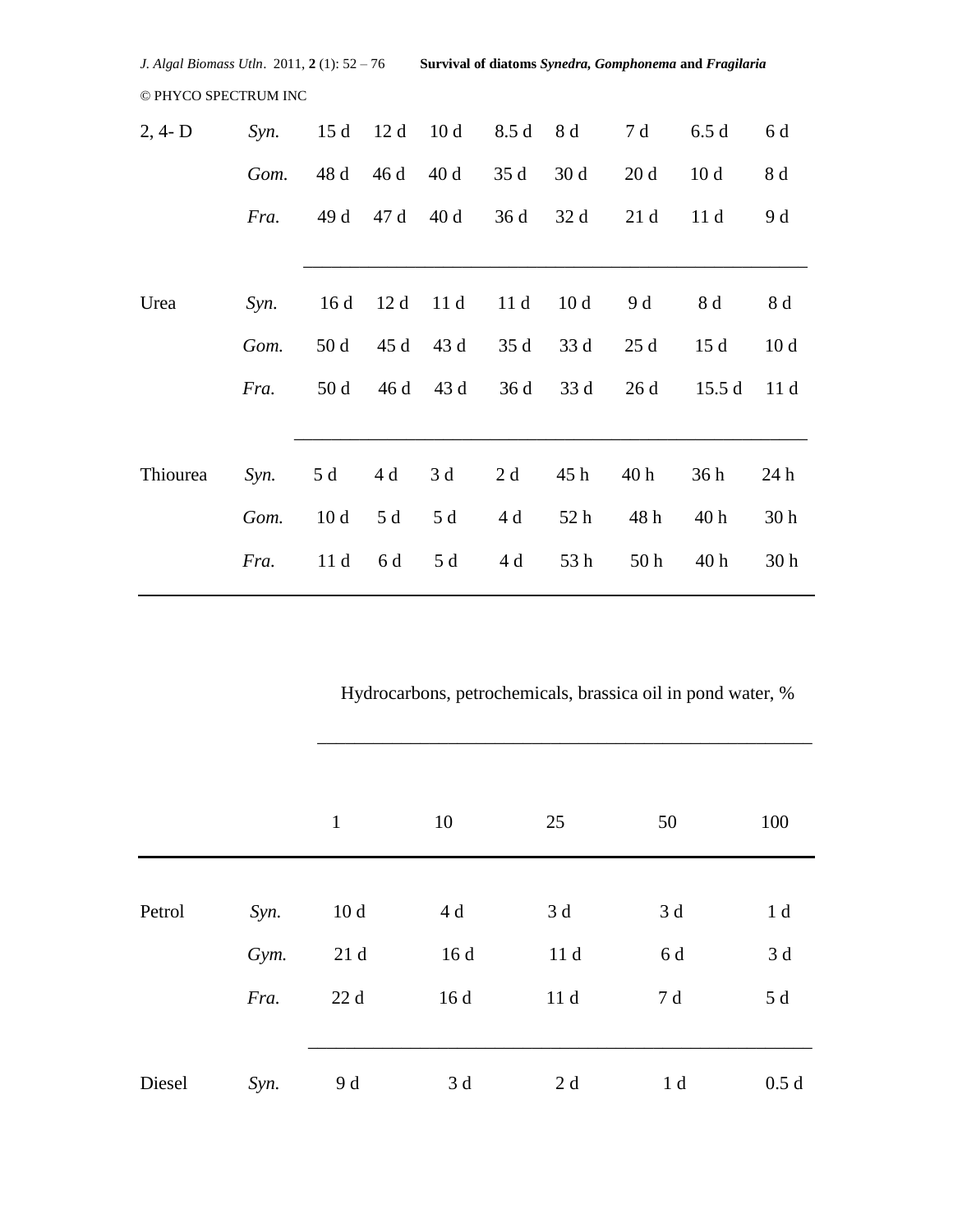*J. Algal Biomass Utln*. 2011, **2** (1): 52 – 76 **Survival of diatoms** *Synedra, Gomphonema* **and** *Fragilaria*

#### © PHYCO SPECTRUM INC

|                 | Gom. | 15d             | 12d             | $7\;\rm{d}$      | 5 d                          | $3\,\mathrm{d}$  |
|-----------------|------|-----------------|-----------------|------------------|------------------------------|------------------|
|                 | Fra. | 16d             | 12d             | 8 d              | 6 d                          | $2\;\rm{d}$      |
| Kerosene        | Syn. | 5d              | 4d              | 3d               | 2.5d                         | 12 <sub>h</sub>  |
|                 | Gom. | $6\,\mathrm{d}$ | 4d              | 4 d              | 2.5d                         | 8h               |
|                 | Fra. | 6 d             | 5 d             | 4 d              | 2.5d                         | 12h              |
| Benzene         | Syn. | 4 d             | 3d              | 48 h             | 30 <sub>h</sub>              | 24 h             |
|                 | Gom. | 4.5d            | 3.5d            | 52 h             | 48 h                         | 24 h             |
|                 | Fra. | 4.5d            | 3.5d            | 52 h             | 48 h                         | $24\ \mathrm{h}$ |
| Toluene         | Syn. | 3d              | 48 h            | 35h              | 24 h                         | $8\ \mathrm{h}$  |
|                 | Gom. | 3.5d            | 50 <sub>h</sub> | 35h              | 24 h                         | $8\ \mathrm{h}$  |
|                 | Fra. | 3.5d            | 50 <sub>h</sub> | 37 <sub>h</sub>  | 24 h                         | $8\ \mathrm{h}$  |
| Phenol          | Syn. | 5d              | 4 d             | 60 <sub>h</sub>  | 28 <sub>h</sub>              | 24 h             |
|                 | Gom. | 5.5d            | 5 d             | $72\ \mathrm{h}$ | $28\ \mathrm{h}$             | 24 h             |
|                 | Fra. | $6\,\mathrm{d}$ | 5.5d            | $72\ \mathrm{h}$ | $28\ \mathrm{h}$             | $24\ \mathrm{h}$ |
| <b>Brassica</b> | Syn. | 7.5d            | 5d              | 62h              | 48 h                         | 24 h             |
| oil             | Gom. | $8\,\mathrm{d}$ | 6 d             | 72h              | $50\,\ensuremath{\,{\rm h}}$ | 24 h             |
|                 | Fra. | 8.5d            | 6 d             | 72 h             | 50 <sub>h</sub>              | 26h              |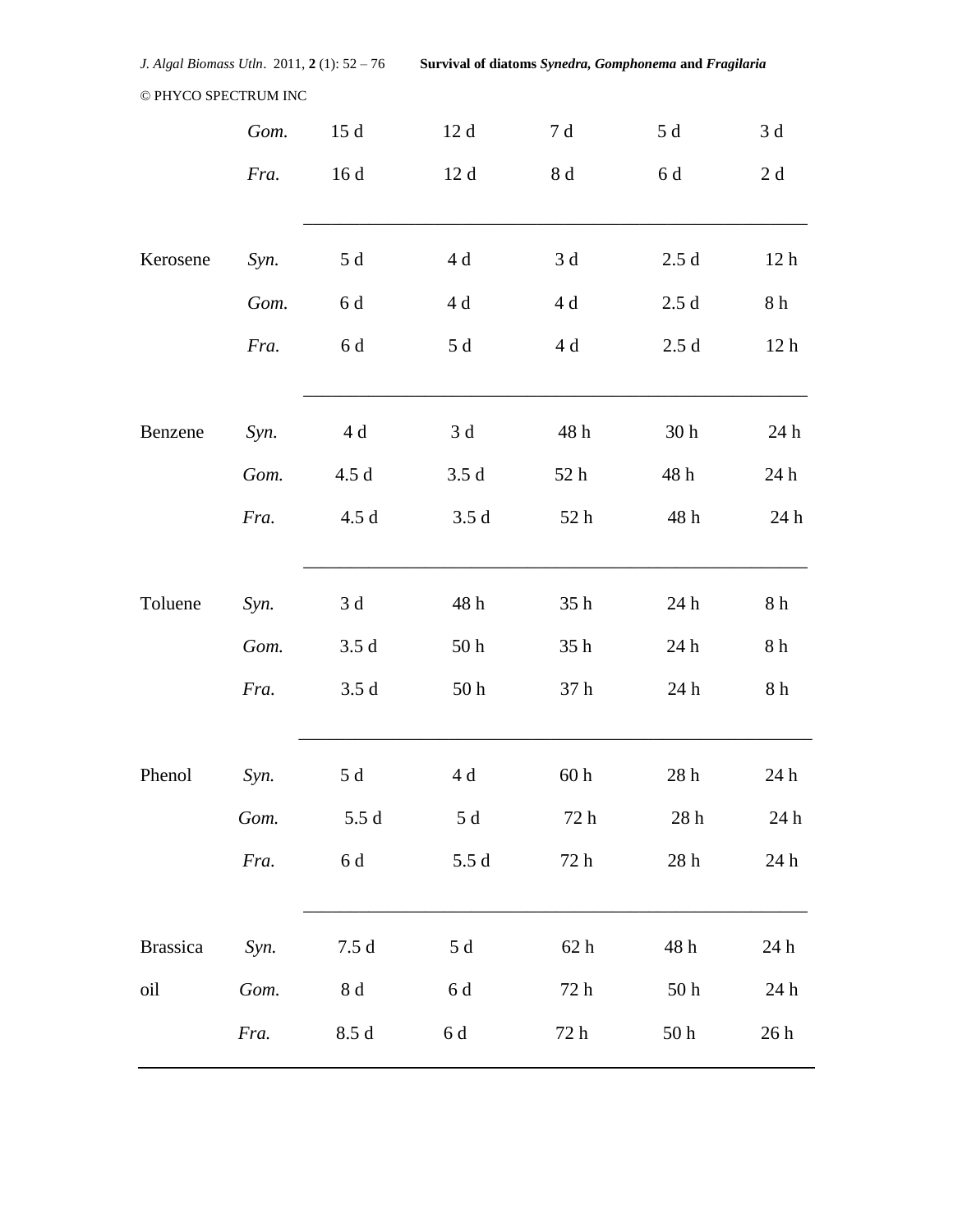|      | $5\overline{)}$ | 25    | 50  | 100 |  |
|------|-----------------|-------|-----|-----|--|
|      |                 |       |     |     |  |
| Syn. | 20d             | 14.5d | 7 d | 6 d |  |
| Gom. | 21d             | 16d   | 8 d | 5 d |  |
| Fra. | 22d             | 16.5d | 8 d | 5 d |  |

# Sewage water, %, in pond water

Detergent in pond water, ppm

|                   |      | 1    | 100  | 1,000 | 10,000 |
|-------------------|------|------|------|-------|--------|
|                   |      |      |      |       |        |
| <b>Surf Excel</b> | Syn. | 50d  | 40d  | 38 d  | 25d    |
|                   | Gom. | 48 d | 35 d | 30d   | 22d    |
|                   | Fra. | 48 d | 35d  | 32d   | 24d    |
|                   |      |      |      |       |        |

# Physical, physiological water stress

\_\_\_\_\_\_\_\_\_\_\_\_\_\_\_\_\_\_\_\_\_\_\_\_\_\_\_\_\_\_\_\_\_\_\_\_\_\_\_\_\_\_\_\_\_\_\_\_\_\_\_\_\_\_\_\_\_\_\_\_\_\_\_

 $\overline{\phantom{a}}$  ,  $\overline{\phantom{a}}$  ,  $\overline{\phantom{a}}$  ,  $\overline{\phantom{a}}$  ,  $\overline{\phantom{a}}$  ,  $\overline{\phantom{a}}$  ,  $\overline{\phantom{a}}$  ,  $\overline{\phantom{a}}$  ,  $\overline{\phantom{a}}$  ,  $\overline{\phantom{a}}$  ,  $\overline{\phantom{a}}$  ,  $\overline{\phantom{a}}$  ,  $\overline{\phantom{a}}$  ,  $\overline{\phantom{a}}$  ,  $\overline{\phantom{a}}$  ,  $\overline{\phantom{a}}$ 

|  | Agarized solid pond water, % |  |
|--|------------------------------|--|
|  |                              |  |

| 27.5d<br>21.5d<br>Syn. | 20d |
|------------------------|-----|
|------------------------|-----|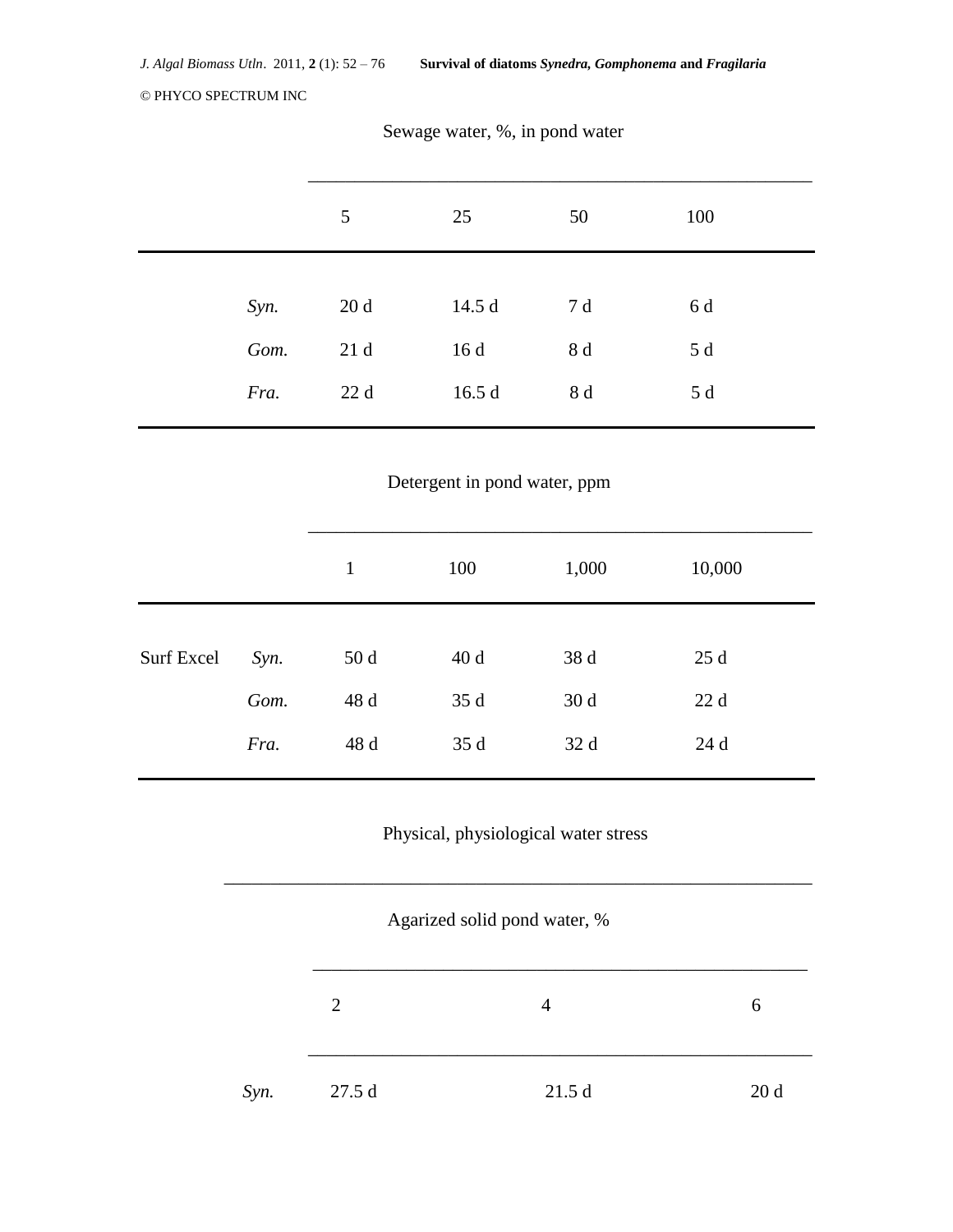| Gom. 28 d |      | 21 d  | 18 d |
|-----------|------|-------|------|
| Fra.      | 28 d | 21.5d | 19 d |

\_\_\_\_\_\_\_\_\_\_\_\_\_\_\_\_\_\_\_\_\_\_\_\_\_\_\_\_\_\_\_\_\_\_\_\_\_\_\_\_\_\_\_\_\_\_\_\_\_\_\_\_\_\_

Salinized liquid pond water, NaCl mol/ L

|      | 0.2   | 0.4 | 0.6 | 0.8 | 1.0  |
|------|-------|-----|-----|-----|------|
| Syn. | 8 d   | 5 d | 5 d | 4 d | 2.5d |
| Gom. | 10.5d | 8 d | 5 d | 5 d | 3 d  |
| Fra. | 11d   | 8 d | 5 d | 5 d | 3 d  |

Blot dryness, min

\_\_\_\_\_\_\_\_\_\_\_\_\_\_\_\_\_\_\_\_\_\_\_\_\_\_\_\_\_\_\_\_\_\_\_\_\_\_\_\_\_\_\_\_\_\_\_\_\_\_\_\_\_\_

|      | 5 <sup>5</sup> | 10  | 20  | 30              | 60  |
|------|----------------|-----|-----|-----------------|-----|
| Syn. | 20d            | 15d | 13d | 10 <sub>d</sub> | 6 d |
| Gom. | 18 d           | 16d | 12d | 7 d             | 5 d |
| Fra. | 17d            | 16d | 12d | 6 d             | 4 d |

UV light,  ${\rm kJm}^{\text{-}2}$ 

\_\_\_\_\_\_\_\_\_\_\_\_\_\_\_\_\_\_\_\_\_\_\_\_\_\_\_\_\_\_\_\_\_\_\_\_\_\_\_\_\_\_\_\_\_\_\_\_\_\_\_\_\_\_\_

|  |  | 0.96 1.92 2.88 3.84 5.76 11.52 |  |
|--|--|--------------------------------|--|
|  |  |                                |  |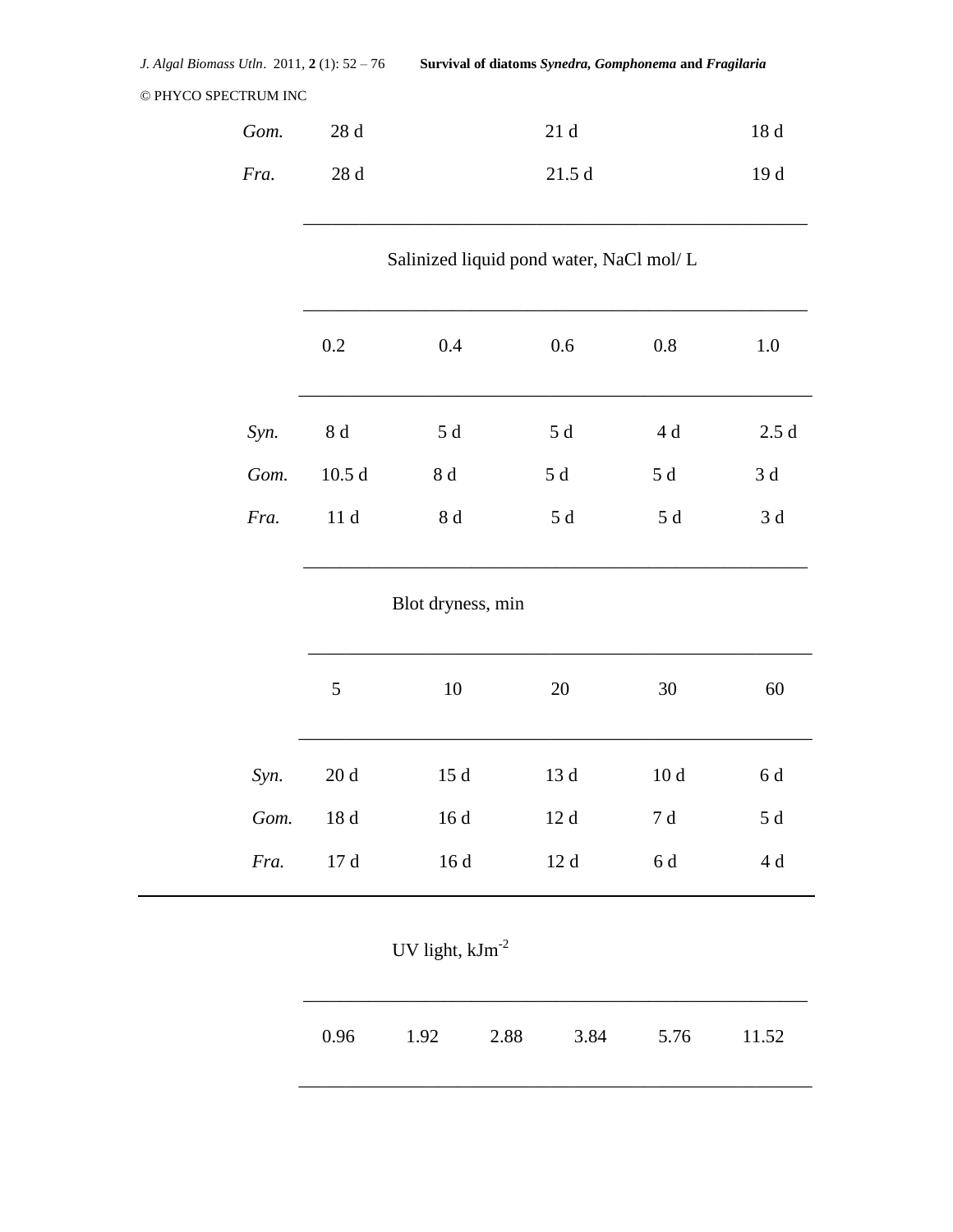Visible light intensity,  $\mu$ mol m<sup>-2</sup> s<sup>-1</sup>

|      | $\boldsymbol{0}$ | 2    | 10   |
|------|------------------|------|------|
| Syn. | 64 d             | 70 d | 82 d |
| Gom. | 60d              | 72 d | 82 d |
| Fra. | 62 d             | 70 d | 84 d |
|      |                  |      |      |

<sup>a</sup> The survival periods of control *Synedra, Gomphonema* and *Fragilaria* (with no stress condition) were 97, 98 and 100 d, respectively.

*Organic substances, urea, and thiourea and survival of diatoms***:** The survival period of all 3 diatoms decreased sharp at 5 ppm (the lowest level) of any of organic substances used (gammaxine, captan, DDT, 2, 4-D), urea, or thiourea, and slowly thereafter as the concentration of these substances

increased to 2,000 ppm (the highest level used, Table 2). Thus, the present diatoms were very sensitive to these substances even at their lowest level used. Likewise, chronic atrazine exposure significantly reduced the growth rate of *Craticula cuspidata* only during the first day of treatment, and no significant effect was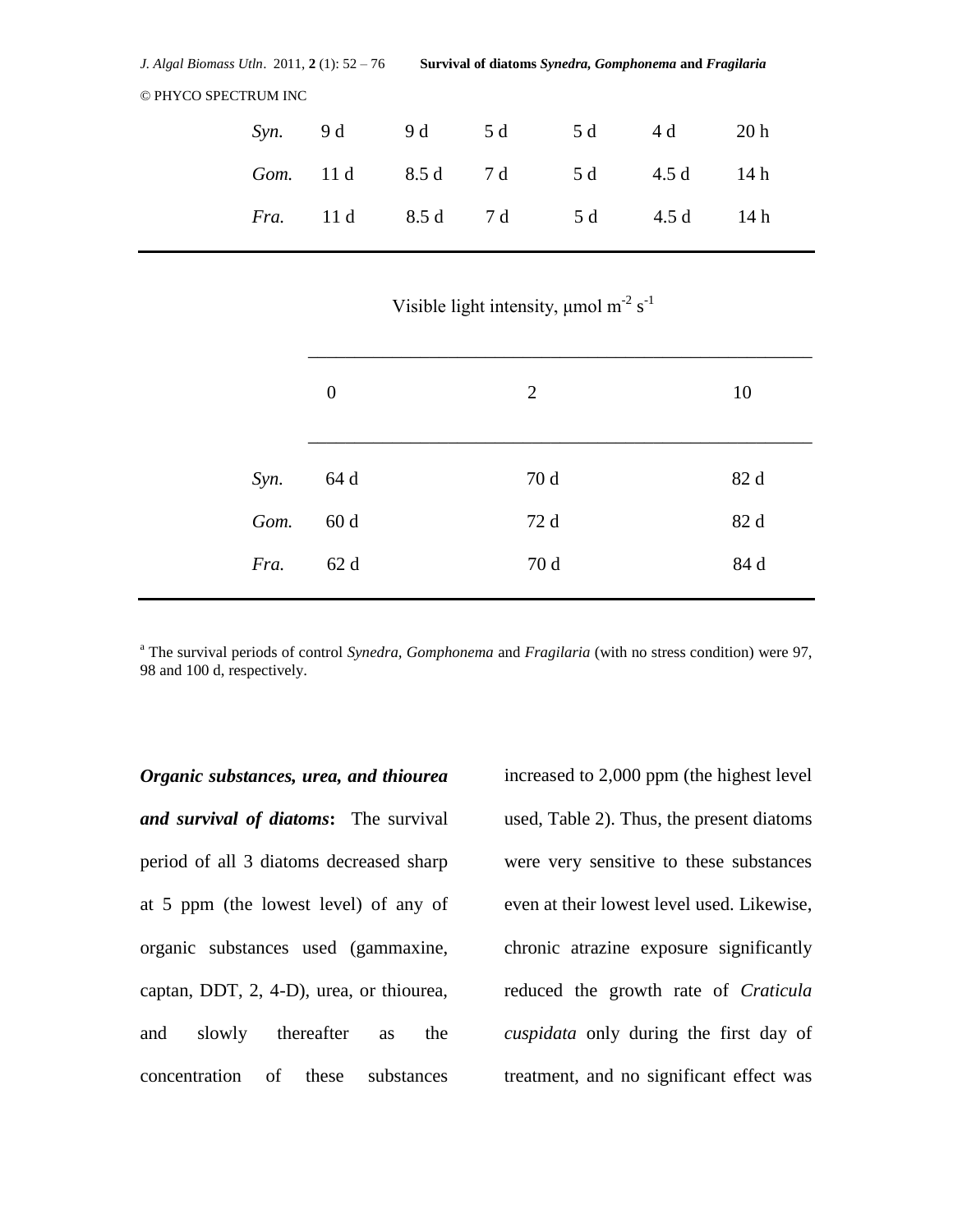detected throughout the remainder of the 67 d period (Nelson *et al.* 1999). Out of these substances, gammaxine and thiourea proved to be the most toxic to the present diatoms, while 2, 4-D and urea, the least (Table 2). Chlorophenyl dimethylurea at 2 ppm prevented diatoms from developing (Maloney 1958). Oliviera and Antia (1986) found urea to be one of the best sources of nitrogen for diatoms, but in the present study, any of all concentrations of urea used decreased the survival period of all 3 diatoms (Table 2).

 *Hydrocarbon, petrochemical, brassica oil and survival of diatoms***:** Petrol, diesel, kerosene, benzene, toluene, phenol, and brassica oil, all, at 1 % level decreased the survival period of all 3 diatoms sharp, but that of *Synedra* more than of *Gomphonema* and *Fragilaria* species equally less, indicating their levels of survivability (Table 2). High concentrations of all of these substances were very toxic to all 3 diatoms and killed them rapid. Among them toluene was the most toxic while petrol the least (Table 2). Phenol was found to be algicidal (Palmer 1956) and toluene acts as a barrier between the air and the surface of the alga and acts as accelerator of toxin release from *Microcystis* cells to their environment (Chantara *et al.* 2004). Petroleum products produced a significant reduction of algal growth (Vandermeulen and Ahorn 1976).

 *Sewage water and survival of diatoms***:** Even 5 % of sewage water decreased the survival period of all 3 diatoms sharp (to 20- 22 d than of control diatoms surviving for 97- 100 d, Table 2). In 100 % sewage water, all 3 diatoms died by 5, 6 d. They all seem to be more or less equally sensitive to sewage water (Table 2). Diatom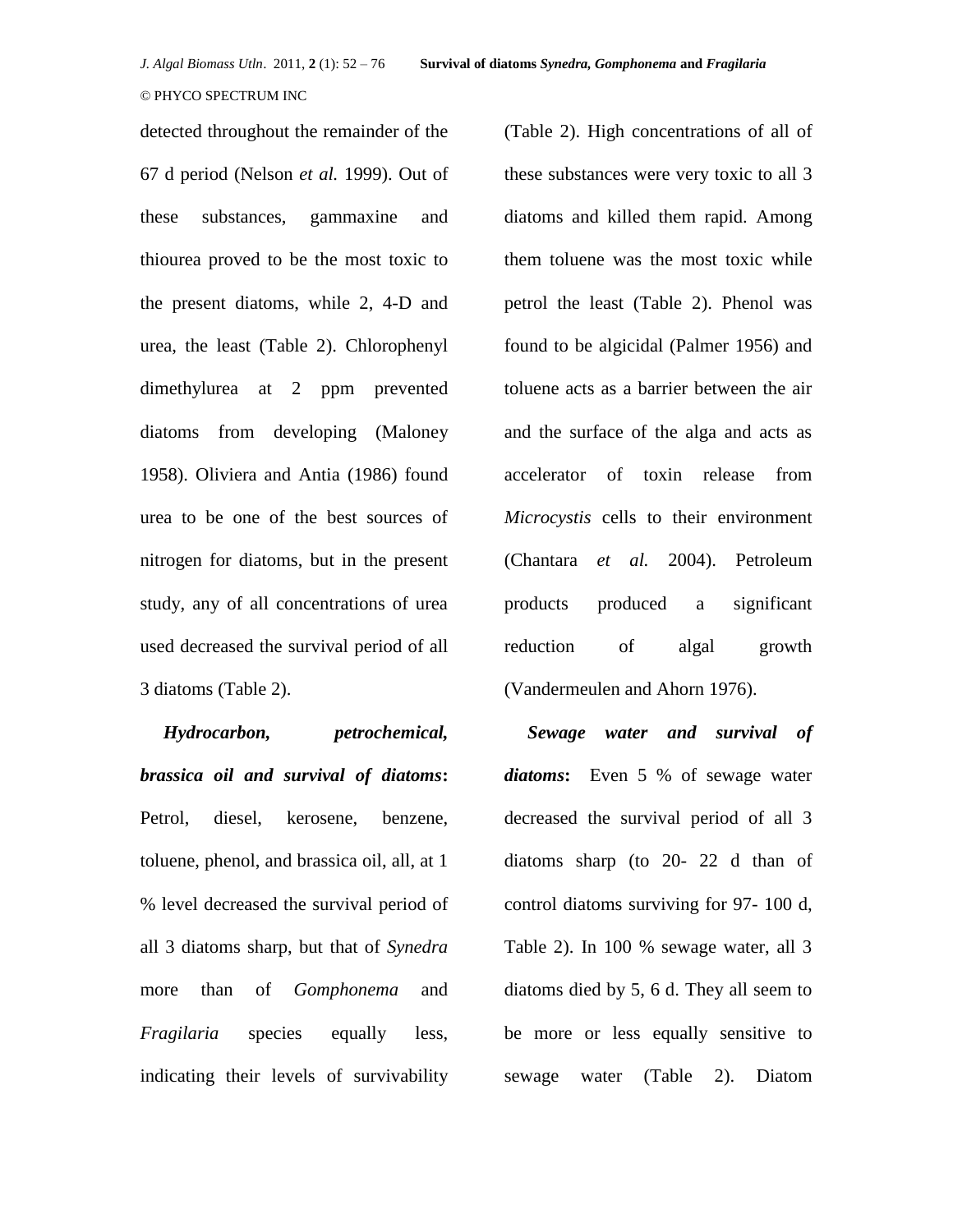distribution and decline in the diatom community depends on the degree of organic pollution of water by sewage drains (Dakshini and Soni 1982; Newall and Walsh 2005). However, some diatom species flourished in a microecosystem collected from deposits near a municipal sewage outfall (Admiraal 1977; Watanabe 2006). Sewage water decreased the survival of many blue- green and green algae (Agrawal  $&$  Gupta 2009).

 *Detergent and survival of diatoms***:** Detergents represent one of the newer sources of phosphorus for waters that receive treated or untreated sewage of cities and towns. In the present study, at 1 ppm of detergent, all 3 diatoms survived by 48, 50 d (than of control diatoms surviving for 97- 100 d) and at 20,000 ppm by 22- 25 d (Table 2), thus present diatoms can tolerate wide range of detergent concentrations for

considerable time periods. All 3 diatoms seem to be more or less similarly sensitive to detergent (Table 2). Maloney (1966) observed an increased growth of *Chlorella* sp. by sodium triphosphate, an ingredient of synthetic detergent. However, detergent stopped diatom movement (Drum and Hopkins 1966).

 *Physical and physiological water stress and survival of diatoms***:** Water stress of any type, even at the initial level (*e.g.* 2 % agarized solid pond water, 0.2 mol/ L NaCl- containing liquid pond water, or 5 min blot dryness of diatoms) decreased the survival period of all 3 diatoms (differently, more by salinized medium than by blot dryness or agarized medium, Table 2). All 3 diatoms seem to be more or less equally sensitive to any type, extent of water stress (Table 2). Density of diatoms was found to be lower on desiccated cobbles (Benenati *et al.*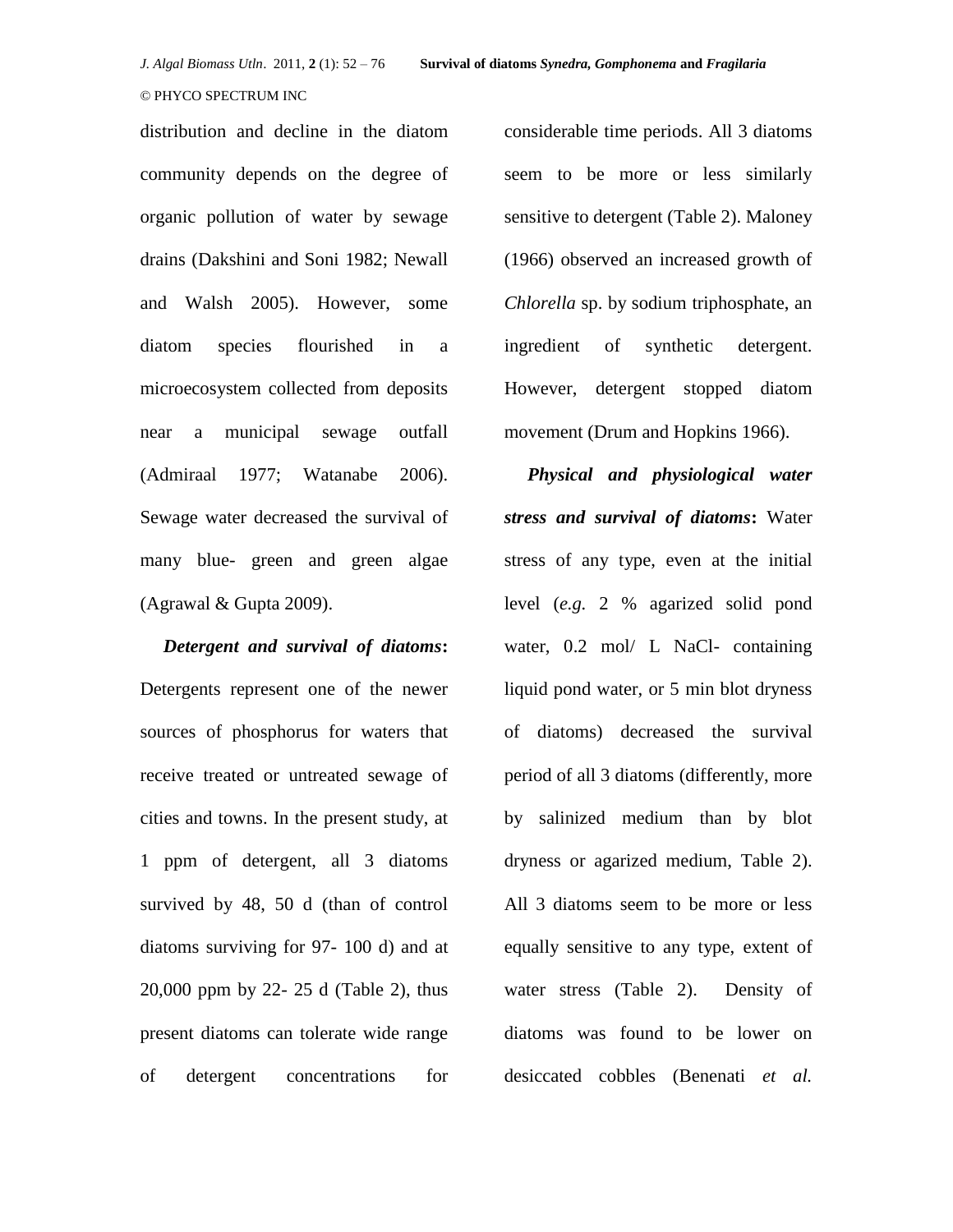1998). *Navicula pygmaea* survived partial desiccation more completely than *N. salinarum* (Admiraal *et al.* 1984). Approximate molar equivalent of diatoms has been found to be 0.1- 0.19 of NaCl (Übeleis 1957). In plasmolyzed diatom cells, movement continued until protoplast withdrew from the raphe system (Drum and Hopkins 1966). In saline streams, Round (1964) found immobile forms of diatom species which normally were mobile.

*UV light and survival of diatoms***:** All 3 diatoms were very sensitive to UV light and has survival period reduced to 9, 11 d at even the lowest UV dose administered  $(0.96 \text{ kJ m}^{-2})$  than of control diatoms surviving between 97- 100 d (Table 2). The survival period of all 3 diatoms decreased slowly, and more or less similarly, with the increase in UV dose (Table 2). UV light inhibited

survival in *Skeletonema costatum* (Wei *et al.* 2004).

*Darkness, low light intensity and survival of diatoms***:** All 3 diatoms survived appreciable the long time periods of 60- 64 d in darkness; 70, 72 d in low light intensity of 2  $\mu$ mol m<sup>-2</sup> s<sup>-1</sup>; and of 82, 84 d in low light intensity of 10 μmol m<sup>-2</sup> s<sup>-1</sup> (Table 2). They all were almost equally tolerant to any of light conditions. The pond water from which the present diatoms were collected was almost covered by *Salvinia* plants growing on the water surface (which cut most of the sunlight) and that's why the diatoms were growing in natural dim light conditions and were tolerant to darkness and dim light conditions for long time period. Smayda and Mitchell-Innes (1974) observed that 7 of the 9 diatoms retained their viability for 90 days in the dark following removal from the euphotic zone. The cells of the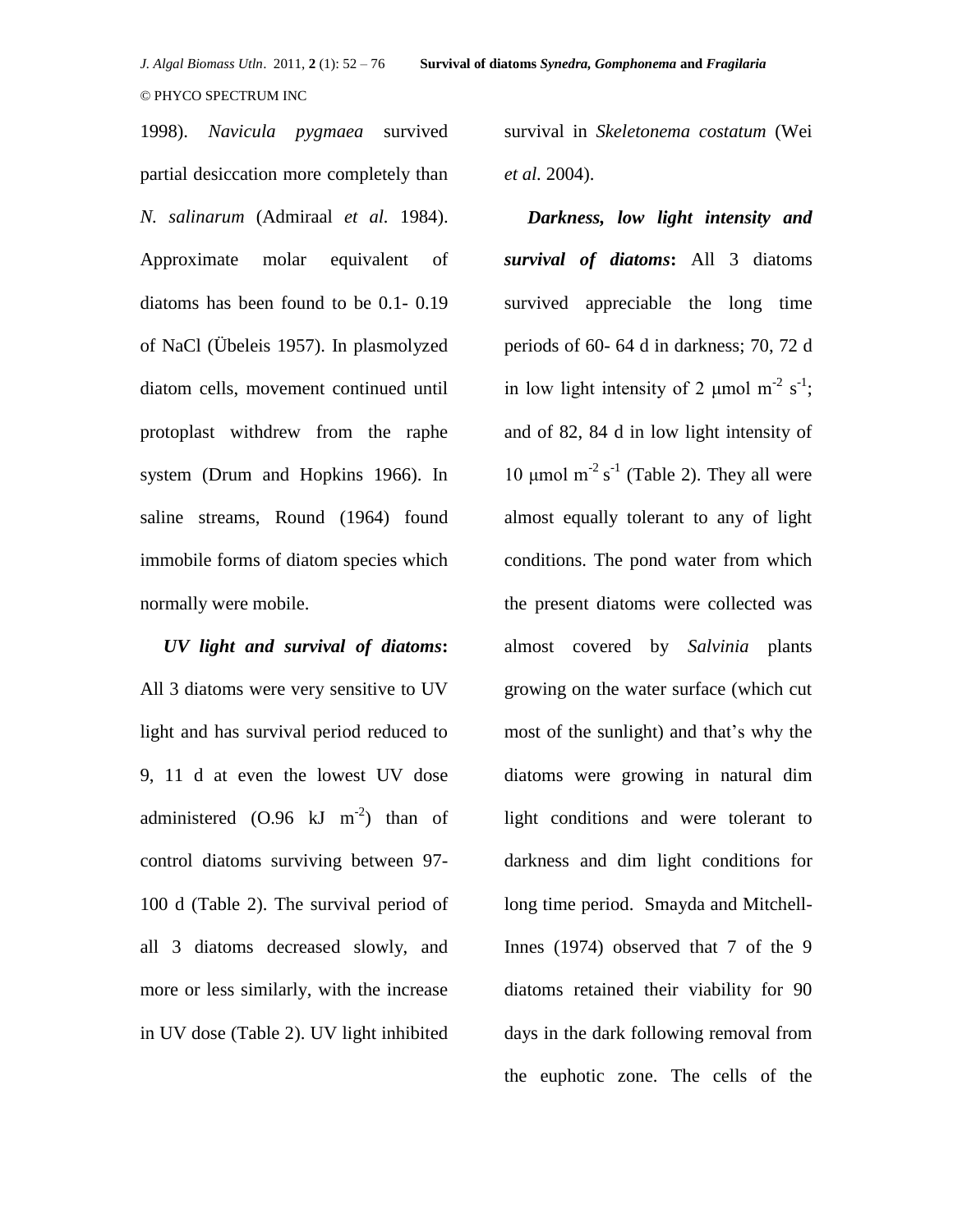*Anaulus australis* were able to survive for up to 75 days in the dark (Du Preez and Bate 1992). The growth of *Cocconeis* sp. was not inhibited in low light intensity of  $\leq 4$  µmol m<sup>-2</sup> s<sup>-1</sup> (Watson *et al.* 2004). However, the cells of *Navicula grimmei* and *Nitzschia palea*  growing on moist soil surface and exposed to direct sunlight survived darkness only for 2.5 days (Gupta and Agrawal 2007a).

 *Absence of all nutrients and survival of diatoms: Synedra, Gomphonema* and *Fragilaria* species survived absence of all nutrients in the medium for not more than 6.5, 8, and 8.5 d, respectively, and thus were very sensitive to absence of nutrients. *Navicula grimmei* and *Nitzschia palea* cells stopped gliding quickly within 1 h and died within 4 h in double- distilled water (Gupta and Agrawal 2007a). *Craticula* spp. and *Nitzschia* spp. moved well for 2- 5 h in distilled water with  $<$  30- 40 % loss in either speed or percentage of motile cells (Cohn and Disparti 1994). Lack of nitrogen or phosphorus in culture media inhibited growth in *Achnanthes brevipes*  (Guerrini *et al.* 2000).

#### **Acknowledgment**

The authors thank the Head, *Department of Botany, University of Allahabad, Allahabad* for providing laboratory facilities.

#### **References**

Admiraal, W. 1977 Experiments with mixed populations of benthic estuarine diatoms in laboratory microecosystems. *Botanica Marina* **20**: 479- 486.

Admiraal, W., Peletier, H. and Brouweer T. 1984 The seasonal succession patterns of diatom species on an intertidal mudflat: an experimental analysis. *Oikos*  **42**: 30- 40.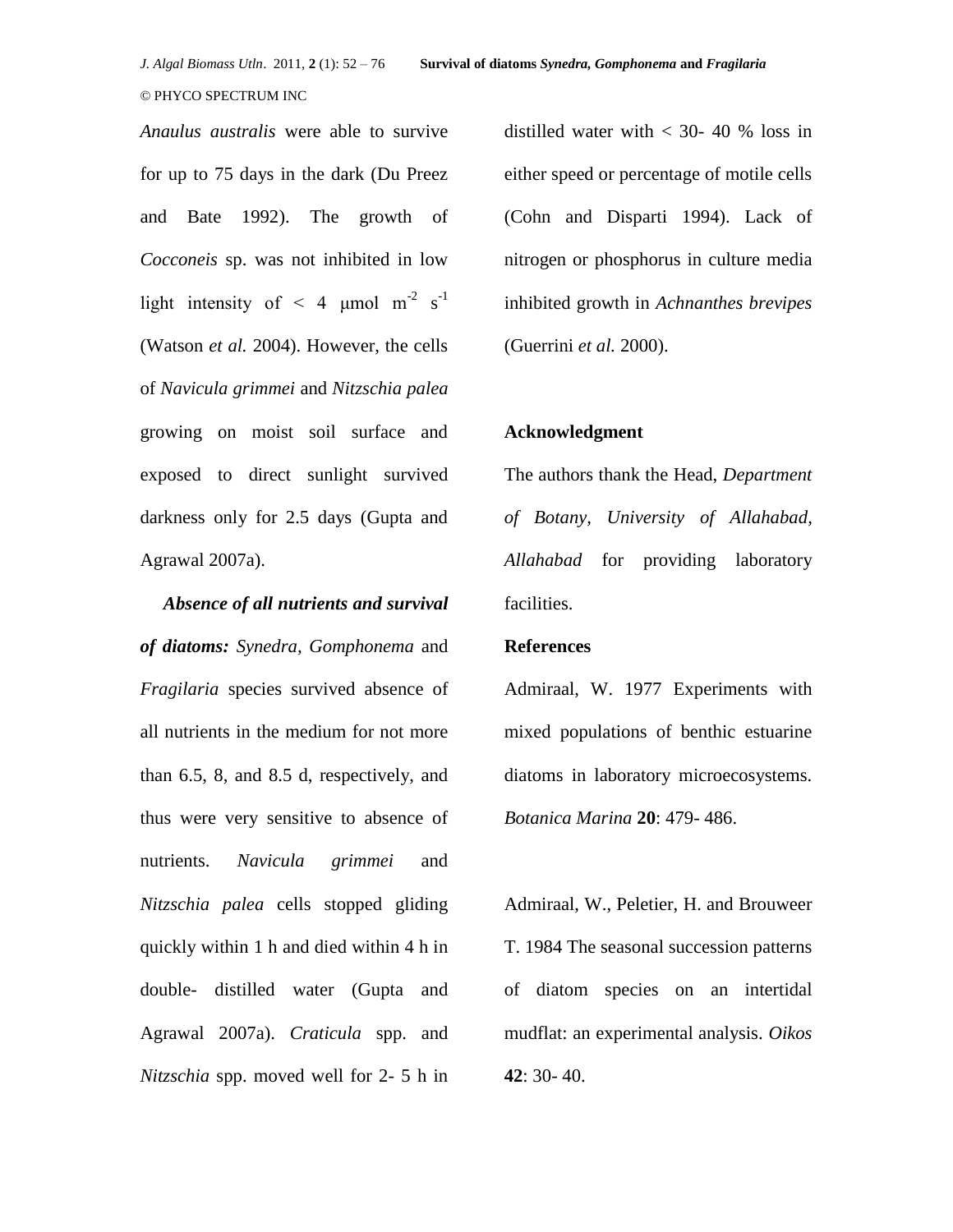Agrawal, S.C. and Gupta S. 2009 Survival and reproduction of some bluegreen and green algae as affected by sewage water, fertilizer factory effluent, brassica oil, phenol, toluene and benzene. *Folia Microbiol.* **54**: 67- 73.

Akbay N., Anul N., Yerli S., Soyupak S. and Yurteri C. 1999 Seasonal distribution of large phytoplankton in the Keban dam reservoir. *Journal of Plankton Research* **21**: 771- 787.

Aktan Y. and Aykulu G. (2005): Colonisation of epipelic diatoms on the littoral sediments of izmit bay.- *Turk. J. Bot.* **29**: 83- 94.

Barranguet C., Charantoni E., Plans M. and Admiraal W. 2005 Short- term response of monospecific and natural

algal biofilms to copper exposure. *European J. Phycology* **35**: 397- 406.

Benenati P. L., Shannon J. P. and Blinn D. W. 1998 Desiccation and recolonization of phytobenthos in a regulated desert river: Colorado river at Lees Ferry, Arizona, USA. *Regulated Rivers: Research and Management* **14**: 519- 532.

Chantara S., Morrison L. F. and Codd G. A. 2004 Effects of toluene and sodium azide on microcystins releasing from *Microcystis* cells. *Chiang Mai J. Sci.* **31**: 283- 292.

Cohn S. A. and Disparti N. C. 1994 Environmental factors influencing diatom cell motility. *J. Phycol.* **30**: 818- 828.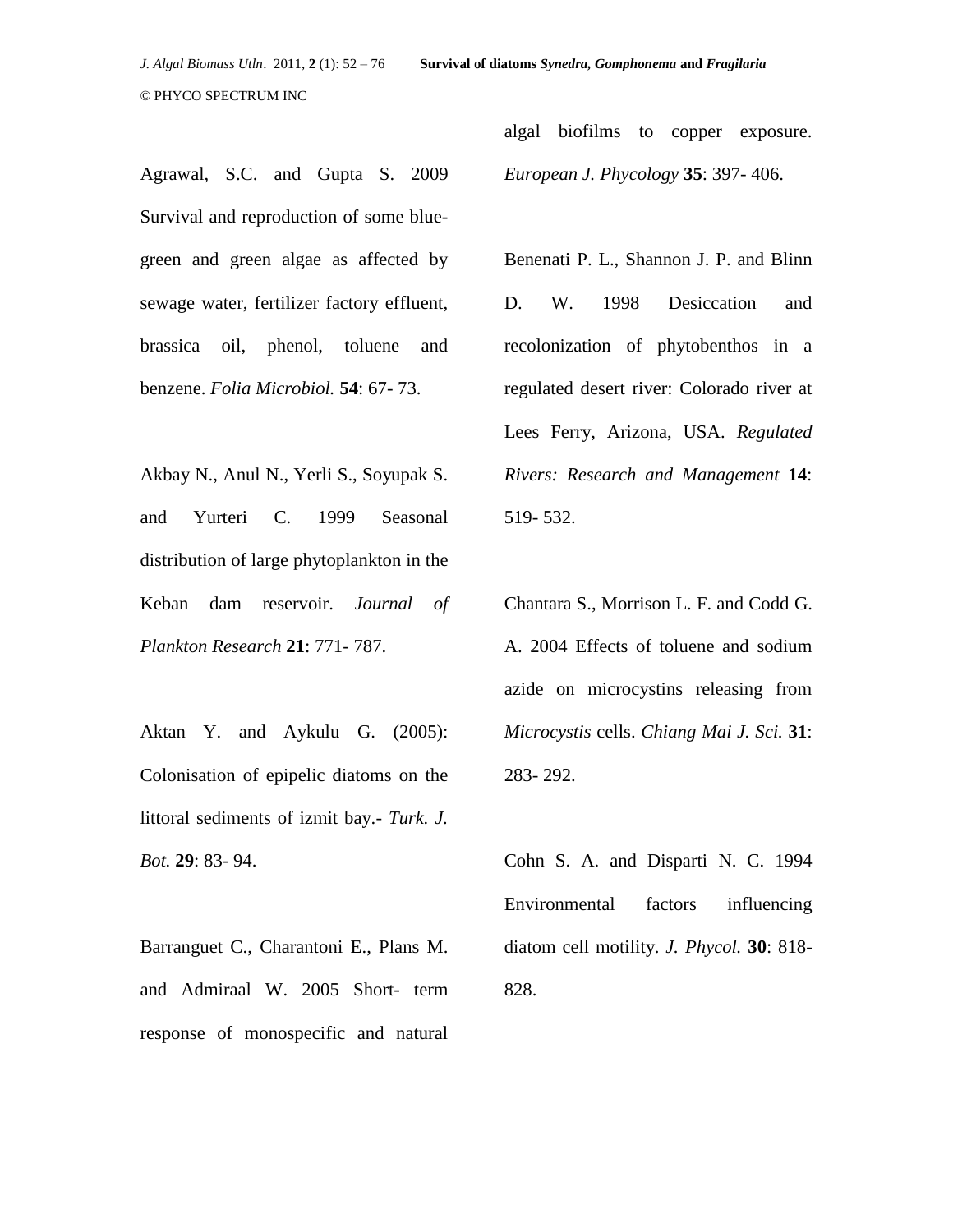Dakshini K. M. M. and Soni J. K. 1982 Diatom distribution and status of organic pollution in sewage drains. *Hydrobiologia* **87**: 205- 209.

calcareous streams. *J. Phycol.* **38**: 241- 248.

Guerrini F., Cangini M., Boni L., Trost P. and Pistocchi R. 2000 Metabolic responses of the diatom *Achnanthes brevipes (Bacillariophyceae)* to nutrient limitation. *J. Phycol.* **36**: 882- 890.

Debenest T., Silvestre J., Coste M. and Pinelli E. 2009 Effects of pesticides on freshwater diatoms. *Reviews of Environmental Contamination and Toxicology* **203**: 87- 103.

Drum R. W. and Hopkins J. T. 1966 Diatom locomotion: an explanation. *Protoplasma* **62**: 1- 33.

Du Preez D. R. and Bate G. C. 1992 Dark survival of the surf diatom *Anaulus australis* Drebes et Schulz. *Botanica Marina* **35**: 315- 319.

Guasch H., Paulsson M. and Sabater S. 2002 Effect of copper on algal communities from oligotrophic

Gupta S. and Agrawal S. C. 2007a Survival and motility of diatoms *Navicula grimmei* and *Nitzschia palea*  affected by some physical and chemical factors. *Folia Microbiol.* **52**: 127- 134.

Gupta S. and Agrawal S.C. 2007b Survival and reproduction in some algae under stress conditions. *Folia Microbiol.* **52**: 603- 617.

Malkin S. Y., Sorichetti R. J., Wiklund J. A. and Hecky R. E. 2009 Seasonal abundance, community composition, and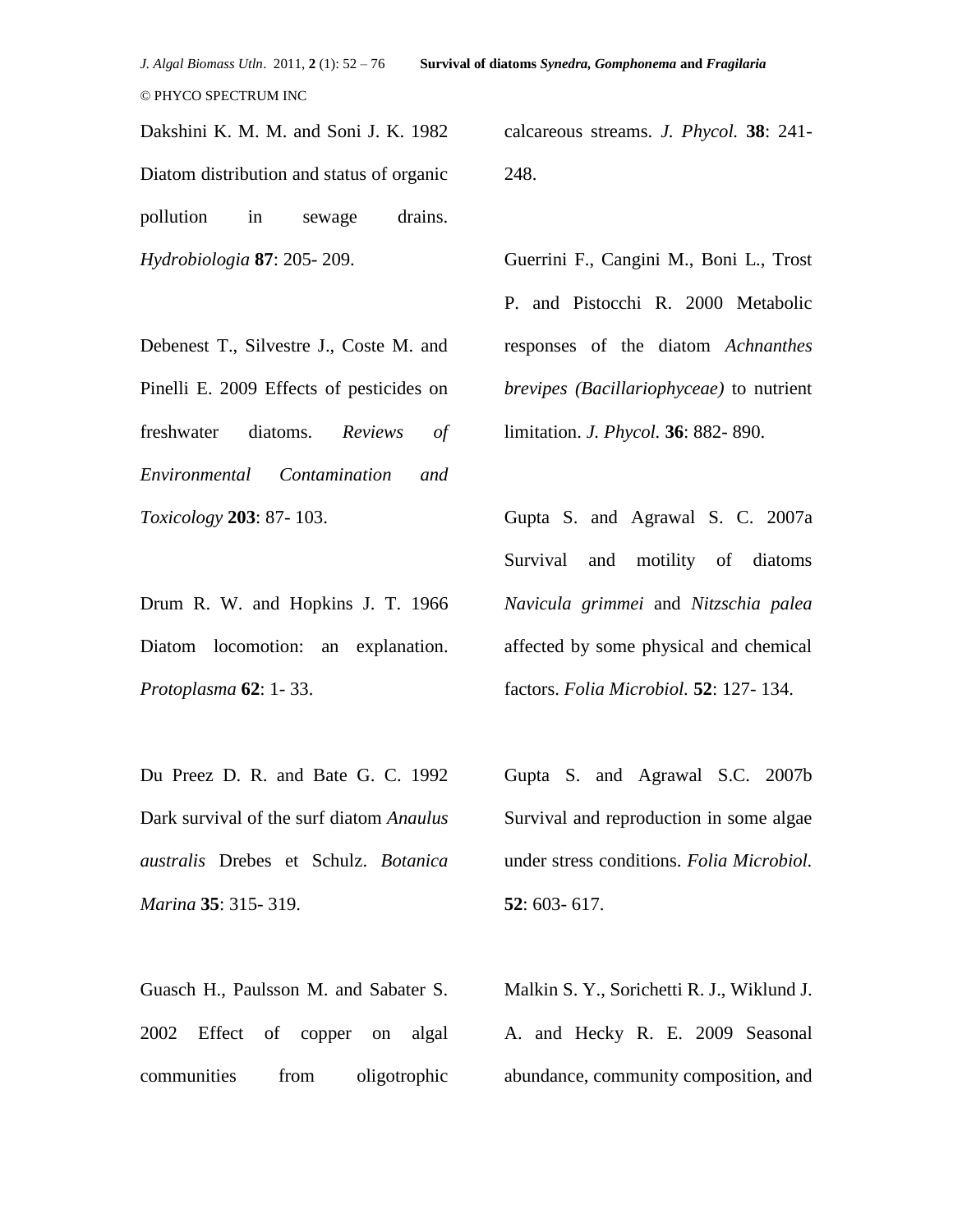*J. Algal Biomass Utln*. 2011, **2** (1): 52 – 76 **Survival of diatoms** *Synedra, Gomphonema* **and** *Fragilaria*

silica content of diatoms epiphytic on *Cladophora glomerata. Journal of Great Lakes Research* **35**: 199- 205.

*(Bacillariophyta). Aquat. Toxicol. (Amsterdam)* **10**: 239- 249.

Maloney T. E. 1958 Control of algae with chlorophenyl dimethylurea. *J. Arn. Water Wks. Assn.* **50**: 417- 422.

Maloney T. E. 1966 Detergent phosphorus effect on algae. *J. Water Pollut. Contr. Fed.* **38**: 38- 45.

Medley C. N. and Clements W. H. 1998 Responses of diatom communities to heavy metals in streams: The influence of longitudinal variation. *Ecological Applications* **8**: 631- 644.

Millie D. F. and Hersh C. M. 1987 Statistical characterizations of the atrazine- induced photosynthetic inhibition of *Cyclotella meneghiniana*  Nelson K. J., Hoagland K. D. and Siegfried B. D. 1999 Chronic effects of atrazine on tolerance of a benthic diatom. *Environmental Toxicology and Chemistry* **18**: 1038- 1045.

Newall P. and Walsh C. J. 2005 Response of epilithic diatom assemblages to urbanization influences. *Hydrobiologia* **532**: 53- 67.

Oliviera L. and Antia N. J. 1986 Nickel ion requirements for autotrophic growth of several marine microalgae with urea serving as nitrogen source. *Can. J. Fish Aquat. Sci.* **43**: 2427- 2433.

Palmer C. M. 1956 Evaluation of new algicides for water supply purposes. *J. Am. Water Wks. Assn.* **48**: 1133- 1137.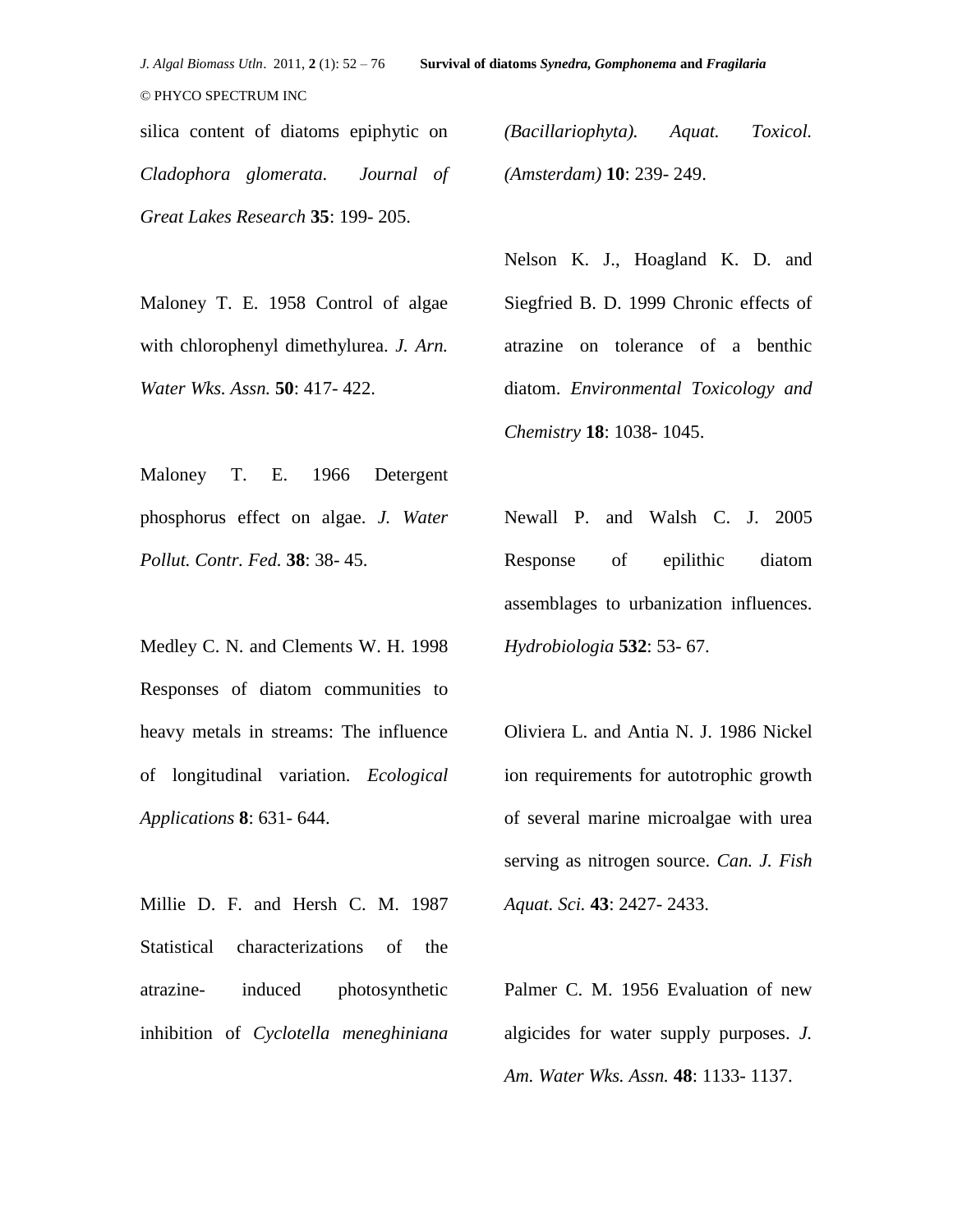Reynolds C. S. 1973. The seasonal periodicity of planktonic diatoms in a shallow eutrophic lake. *Freshwater Biology* **3**: 89- 110.

Round F. E. 1964 The ecology of benthic algae. In: D. F. Jackson (Ed.), *Algae and Man,* pp. 138- 184 Plenum press, New York.

Smayda T. J. and Mitchell- Innes B. 1974 Dark survival of autotrophic, planktonic marine diatoms. *Marine Biology* **25**: 195- 203.

Szabo K., Kiss K. T., Taba G. and Acs E. 2005 Epiphytic diatoms of the Tisza River, Kisköre reservoir and some oxbows of the Tisza River after the cyanide and heavy metal pollution in 2000. *Acta Bot. Croat.* **64**: 1- 46.

Tapia P. M. 2008 Diatoms as bioindicators of pollution in the Mantaro River, Central Andes, Peru. *International Journal of Environment and Health* **2**: 82- 91.

Totti C., Cucchiari E., De Stefan M., Pennesi C., Romagnoli T. and Bavestrello G. 2007 Seasonal variations of epilithic diatoms on different hard substrates, in the northern Adriatic Sea. *Journal of the Marine Biological Association of the United Kingdom* **87**: 649- 658.

Übeleis I. 1957 Osmotischer Wert, Zucker- und Harnstoff- Permeabilität einiger Diatomeen. *Österr. Akad. Wiss. Math. - Naturwiss. Kl. Sitzber. Abt. I.*  **166**: 395- 433.

Vandermeulen J.H. and Ahorn T. P. 1976 Effect pf petroleum hydrocarbons